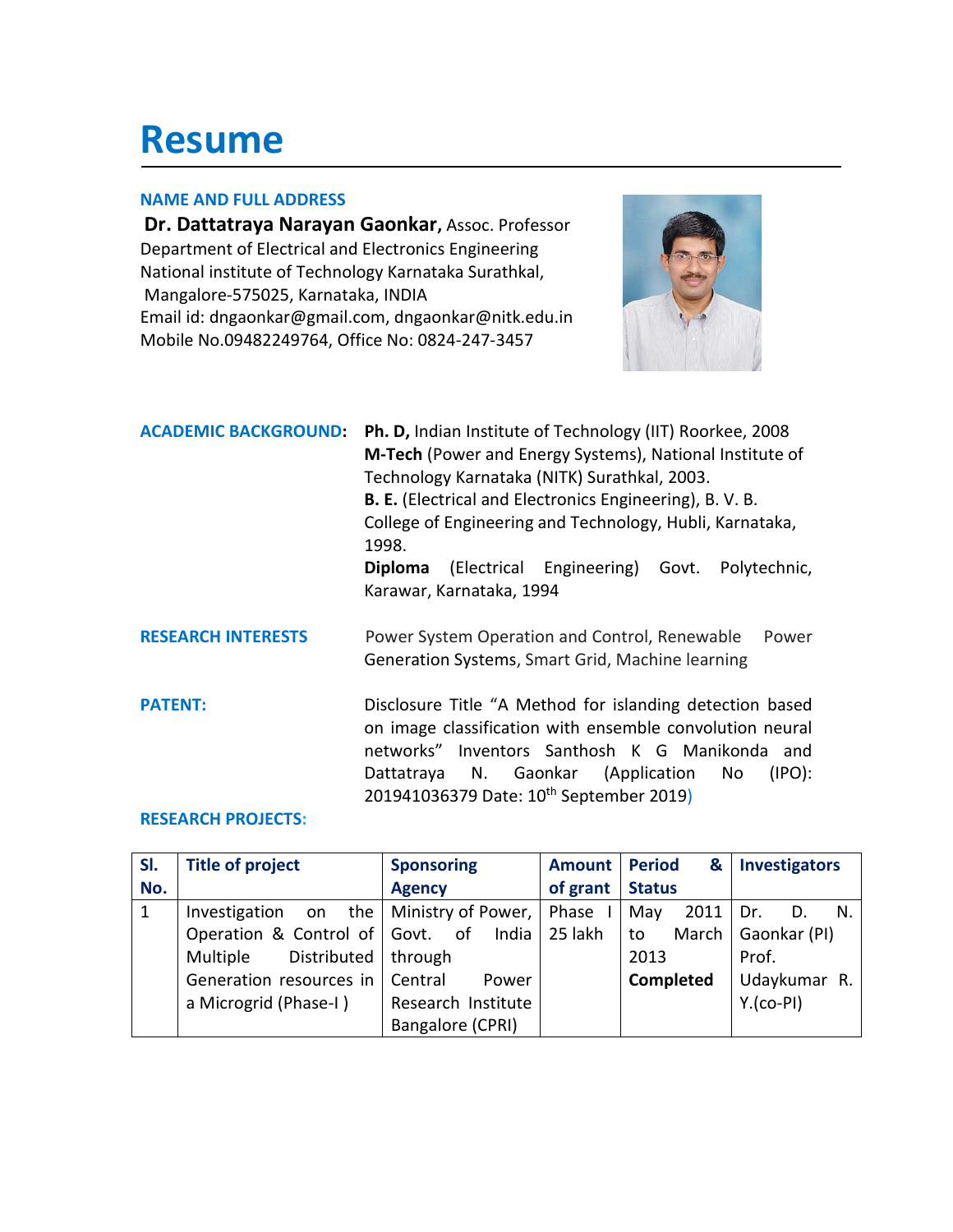| $\overline{2}$ | the<br>Investigation<br>on      | Ministry of Power,   | Phase II | July 2016 to      | Dr.<br>D.<br>N.   |
|----------------|---------------------------------|----------------------|----------|-------------------|-------------------|
|                | Operation & Control of          | Govt. of<br>India    | 25 lakh  | <b>March 2018</b> | Gaonkar (PI)      |
|                | Distributed<br>Multiple         | through              |          |                   | Dr.<br>D.<br>Jena |
|                | Generation resources in         | Central<br>Power     |          | <b>Completed</b>  | $(co-PI)$         |
|                | a Microgrid (Phase-II)          | Research Institute   |          |                   |                   |
|                |                                 | Bangalore (CPRI)     |          |                   |                   |
| 3              | <b>FPGA</b><br><b>Based</b>     | Ministry of Power,   | 25.07    | 2014<br>May       | Dr. D. Jena (PI)  |
|                | Development<br>of               | India<br>of<br>Govt. | Lakhs    | May<br>to         | Dr.<br>D.<br>N.   |
|                | <b>Different</b><br><b>MPPT</b> | through              |          | 2016              | Gaonkar           |
|                | for<br>Algorithms<br>a          | Central<br>Power     |          | <b>Completed</b>  | $(co-PI)$         |
|                | standalone Photovoltaic         | Research Institute   |          |                   |                   |
|                | system using Artificial         | Bangalore (CPRI)     |          |                   |                   |
|                | Intelligence                    |                      |          |                   |                   |
| 4              | Extraction of maximum           | Vision Group on      | 3 Lakh   | $2021 -$<br>Nov   | Dr.<br>Α.         |
|                | power output from PV            | Science<br>and       |          | Nov 2022          | Karthikeyan       |
|                | using<br>static<br>array        | Technology           |          | <b>Ongoing</b>    | (PI)              |
|                | reconfiguration scheme          | (VGST), Govt<br>- of |          |                   | Dr. Dattatraya    |
|                | uniform<br>under<br>non         | Karnataka            |          |                   | Gaonkar<br>N.     |
|                | irradiation conditions          |                      |          |                   | $(Co-PI)$         |

#### PHD GUIDANCE: Awarded -8, submitted 1, Ongoing-5

| SI.            | Name of the        | Thesis/proposal Title and Details of Co-supervisor(s) (If | <b>Year of</b> |
|----------------|--------------------|-----------------------------------------------------------|----------------|
| <b>No</b>      | student            | any)                                                      | <b>Degree</b>  |
|                |                    |                                                           | <b>Award</b>   |
| $\mathbf{1}$   | Mr. B. K. Singh    | Analysis of Distributed<br>Modeling and<br>Generation     | 2011           |
|                |                    | Systems. Co-supervisor: Dr. R. S. Aithal, Dept. E&E, MIT  |                |
|                |                    | Manipal                                                   |                |
| $\overline{2}$ | R.<br>Mr.          | Voltage regulation of power distributed generation        | 2013           |
|                | Shivarudraswamy    | system with interconnected distributed generators.        |                |
| $\overline{3}$ | Mr.<br>Sanjeev     | Grid Integrated operation of hybrid fuel Cell and         | 2015           |
|                | Nayak              | microturbine based distributed generation System.         |                |
| $\overline{4}$ | Jayalakshmi<br>Ms. | Modeling and performance analysis of microgrid with       | 2015           |
|                | N. S.              | wind and Photovoltaic based distributed generation        |                |
|                |                    | systems.                                                  |                |
| 5              | Santosha<br>Mr.    | Modeling and performance analysis of microgrid with       | 2016           |
|                | Kumar A.           | fuel cell and wind based distributed generation systems.  |                |
| 6              | Mr. Chethan Raj    | Operation and Control of an AC and DC Microgrid with      | 2020           |
|                | D                  | Distributed generation systems.                           |                |
| $\overline{7}$ | Mr. Ragavendra P   | Voltage Regulation in Smart Grids with Distributed        | 2018           |
|                |                    | Generation Systems.                                       |                |
| 8              | Mr. M<br>Santosh   | Islanding Detection Using Computational Intelligence      | 2020           |
|                | Goud<br>Kumar      | Techniques in a Smart Distribution Network                |                |
|                | EE15F08            |                                                           |                |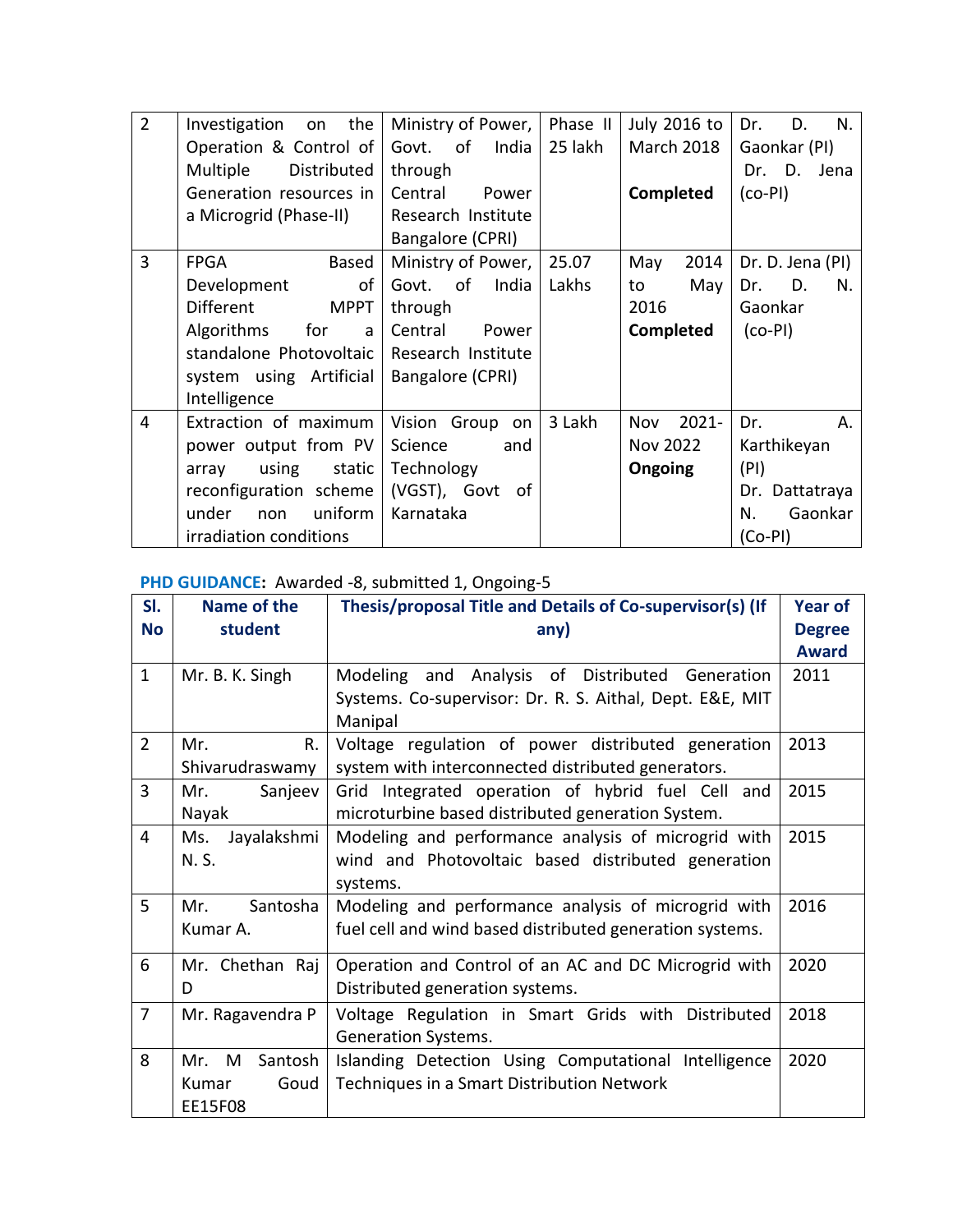| 9  | Ms. Swati<br>Tangi  | Voltage Control in Smart Distribution Networks with       | ongoing  |
|----|---------------------|-----------------------------------------------------------|----------|
|    | EE16P03             | <b>Distributed Energy Resources</b>                       |          |
| 10 | Mr. Shreeram V      | Control and Operation of Multiple Distributed             | submitte |
|    | KulKarni            | <b>Generation Sources in Microgrid</b>                    | d        |
|    | 177EE014            |                                                           |          |
| 11 | <b>Shaik</b><br>Mr. | Performance Study of Smart Grid with Wind and PV          | ongoing  |
|    | Mahmmad             | Based Generation Systems Using Uncertainty Modelling      |          |
|    | Sufiyan             | Techniques                                                |          |
| 12 | Ms. Nisha K. S.     | Performance Investigation of Electric Vehicle Charging in | ongoing  |
|    |                     | a Bipolar DC Microgrid.                                   |          |
| 13 | Ms. Biji Varghese   | Performance Study of Smart Grid Using the Application     | ongoing  |
|    |                     | of Game Theory.                                           |          |
| 14 | Subhradip<br>Mr.    | Power system                                              | ongoing  |
|    | Mondal              |                                                           |          |

#### **M-TECH (BY RESEARCH): 1**

| S. No | <b>Name</b><br>student | <b>of</b> | the   Thesis Title/proposal Title and Details of Co-   Completed/<br>supervisor(s)(If any) | ongoing |
|-------|------------------------|-----------|--------------------------------------------------------------------------------------------|---------|
|       | Ms.<br>Krishnan        |           | Geethi   Intentional islanding of distributed generation   Degree Awarded<br>systems       | in 2014 |

# **M-TECH (POWER AND ENERGY SYSTEMS):** Completed: 23

| SI.            | <b>Title of the project</b>                                                                                                 | <b>of</b><br>the<br><b>Name</b>                     | Year<br>of |
|----------------|-----------------------------------------------------------------------------------------------------------------------------|-----------------------------------------------------|------------|
| <b>No</b>      |                                                                                                                             | <b>Student</b>                                      | completio  |
|                |                                                                                                                             |                                                     | n          |
| 1              | Design and development of enhanced phase locked loop<br>for synchronization of power electronic converters                  | Ravindra<br>S.<br>(07P <sub>S</sub> 17F)            | 2008-09    |
| $\overline{2}$ | A new synchronization scheme for distributed power<br>generation systems                                                    | Tirumala<br>Myla<br>$(08$ PS10F)                    | 2009-10    |
| 3              | Modeling and simulation of fuel cell based distributed<br>generation systems                                                | Santosh Kumar<br>A (08PS15F)                        | 2009-10    |
| $\overline{4}$ | Development of islanding detection technique for utility<br>interactive distributed generation system                       | Narasimhulu<br>E.<br>(09PS08F)                      | 2010-11    |
| 5              | Steady state voltage regulation of distribution system<br>with distributed generators                                       | B.<br><b>Srinivas</b><br>V.<br>Kamarsu<br>(09PS24F) | 2010-11    |
| 6              | Utility interactive performance study and control of wind<br>turbine-based dg system with double fed induction<br>generator | K. Kubendra Rao<br>(09PS014F)                       | 2010-11    |
| $\overline{7}$ | modeling and performance analysis of grid integrated<br>wind generation systems                                             | К.<br>Saikirian<br>Kumar                            | 2011-12    |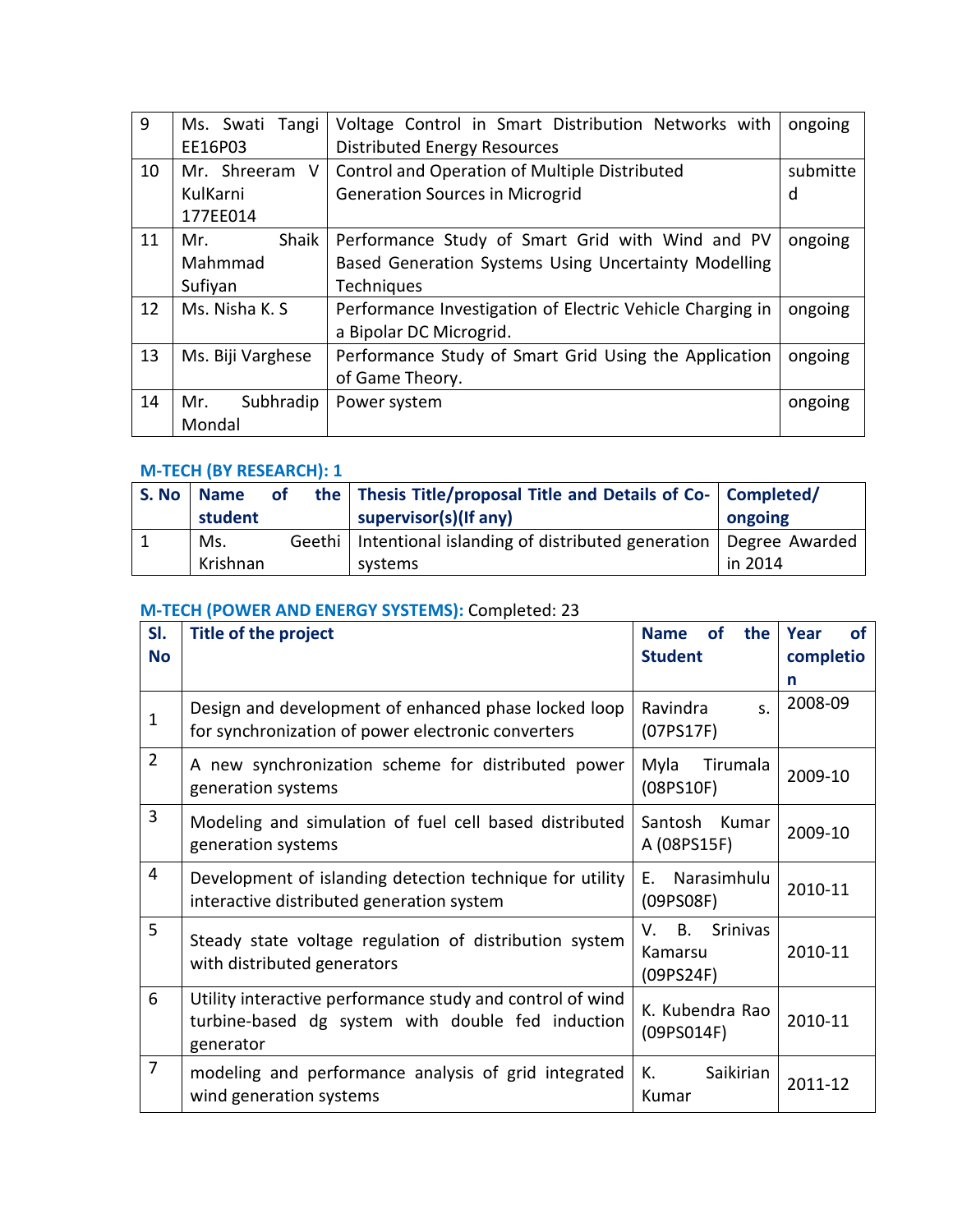|    |                                                                                                                         | (10PS14F)                                         |         |
|----|-------------------------------------------------------------------------------------------------------------------------|---------------------------------------------------|---------|
| 8  | Modeling and performance study of photovoltaic<br>generation system in isolated and grid connected mode<br>of operation | C.K.<br>Limi<br>(10PS17F)                         | 2011-12 |
| 9  | Modeling and performance analysis of microturbine<br>based distributed generation system                                | Gaurav<br>Saha<br>(10PS10F)                       | 2011-12 |
| 10 | Modeling and control of grid connected hybrid wind and<br>PV system                                                     | M.<br><b>Balachandra</b><br>(11PSO6)              | 2012-13 |
| 11 | Modeling and Performance Analysis of Wind Power<br>System In Grid Connected Mode of Operation.                          | Ravishankar<br>Waghmore<br>(11P <sub>S21F</sub> ) | 2012-13 |
| 12 | Performance Analysis and Optimization of Wind Solar<br>Hybrid Generation System Connected to Residential<br>Load        | Somashekhar D.<br>Melinamani(11P<br>S23F)         | 2012-13 |
| 13 | Modeling and Performance Analysis of Grid Integrated<br><b>Wind Generation Systems</b>                                  | Saikirian<br>К.<br>Kumar<br>(10PS14F)             | 2013-14 |
| 14 | Modeling and Control of Distributed Generation Systems<br>in A Microgrid                                                | S<br><b>SIKHA</b><br>V<br>(13P <sub>S23F</sub> )  | 2014-15 |
| 15 | Modeling and Control of wind and solar Hybrid<br>distributed generation system                                          | Rajarathinamala<br>P 12PS23F                      | 2014-15 |
| 16 | Investigation and suppression of Torque oscillation in<br>Grid connected wind energy conversion system                  | Nandha<br>Kumar<br>(13PS13F)                      | 2014-15 |
| 17 | of<br>Operation<br>control<br>Multiple<br>Distributed<br>and<br><b>Generation Sources In a Microgrid</b>                | Samhitha<br>M.<br>(14P <sub>S11F</sub> )          | 2015-16 |
| 18 | Regulation of Distribution<br>Voltage<br>System<br>with<br>Distributed generators by Decentralized control method       | Satish V Angadi<br>(14P <sub>S20F</sub> )         | 2015-16 |
| 19 | Modeling and performance study of fuel cell based<br>distributed generation system                                      | Rahul<br>Kumar,<br>16PS15F                        | 2017-18 |
| 20 | Performance study and economic analysis of hybrid<br>energy system                                                      | V Pushpak<br>17CM036                              | 2018-19 |
| 21 | Gesture control for the mobile x-ray system and<br>Bluetooth based remote for X-ray shots.                              | YASH KHANT<br>(182PSO13)                          | 2019-20 |
| 22 | Modeling and performance analysis of fuel cell based<br>distributed generation system                                   | Rahul Sharma<br>182PS023                          | 2019-20 |
| 23 | Efficiency improvement of Synchronous Buck converter<br>under light load conditions                                     | Nikitha Makam<br>(192PSO19)                       | 2020-21 |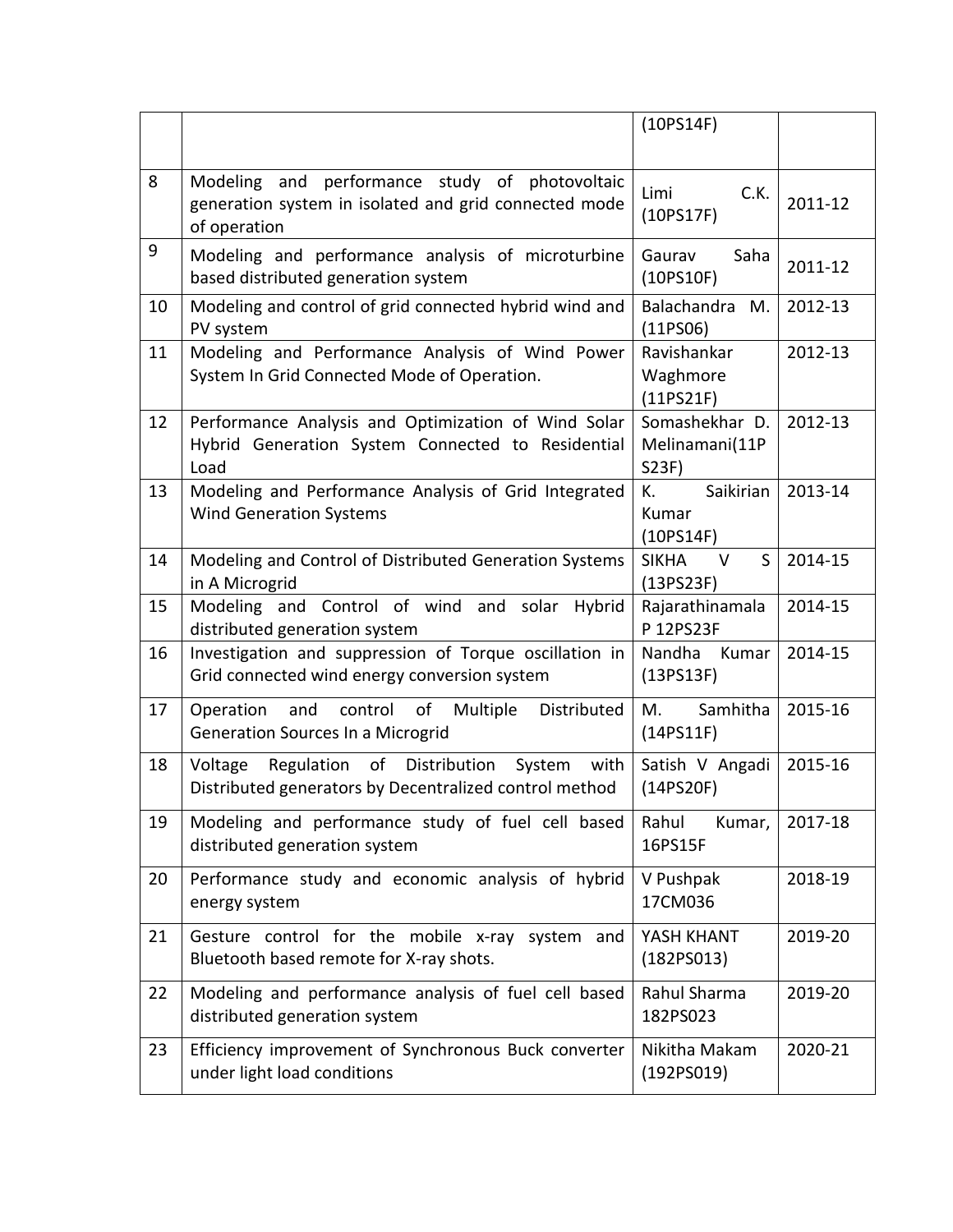| 24 | Bidirectional DC-DC converter with resonant link for Talari Kiranmai |            | $ 2021-22$ |
|----|----------------------------------------------------------------------|------------|------------|
|    | electrical vehicle applications                                      | (202PSO29) |            |

#### **RESEARCH INTERACTION VISITS:**

- 1. Visited **Energy Management and Microgrid Laboratory** at National University of Singapore (NUS), Singapore for research interaction from 02 to 9th March, 2015.
- 2. Visited **Energy Reliability & Security (ERISE) Laboratory** at Michigan State University (MSU) U.S.A. for research interaction from September 29 to October 10, 2014.
- 3. Visited, the **Center for Future Energy Systems (CFES)** at Rensselaer Polytechnic Institute (RPI), Troy New York for research interaction from December 5th to 16, 2011
- 4. Visiting scholar at the **University of Saskatchewan Canada** in the Department of Electrical and Computer Engineering from November 14, 2008 to December 10, 2008**.**

#### **RECOGNITIONS AND AWARDS:**

- 1. Member of the selection committee for selecting the candidates for Summer Research Fellowship Program (SRFP-2022)) and Focus Area Science Technology Summer Fellowship (FAST-SF-2022)). This program is Jointly sponsored and supported by Indian Academy of Sciences (IAS), Bengaluru, INSA- New Delhi and NASI Prayagraj.
- 2. Member of the Board of Studies (BOS), and Member of School Board in School of Engineering, Central University of Karnataka (CUK) Kalaburagi, Karnataka, India (2020 onwards for 3 years)
- 3. Best Paper award for the paper titled "Power Quality Event Classification Using Long Short-Term Memory Networks "at IEEE DISCOVER 2019 Conference held at Manipal Institute of Technology, Manipal from 11-12 August 2019. A certificate of merit along with a cash prize of Rs. 3000/- is awarded. Authors Santhosh K G Manikonda, Joe Santhosh, Sanjayan Pradeep Kumar Sreekala, Siddharth Gangwani and Dattatraya N Gaonkar
- 4. Member of the task force committee on distribution and distributed generation, Under National Perspective Plan (NPP) of Ministry of Power Government of India.
- 5. Best Paper for the oral presentation on "Long Term Dynamic Model of Microturbine Generation System in Grid/Isolated Mode" At 4th World Conference on Applied Sciences, Engineering and Technology (WCSET-2015) at Graduate School of Science and Technology, Kumamoto University, Japan during 24-26 October 2015. (Authors: Sanjeev Nayak and D. N. Gaonkar)
- 6. POSOCO power System Award for the year 2015 for the M-Tech Thesis "Intentional islanding operation of distributed generation systems (student Ms. Geethi Krishnan (M-Tech (by research) Guide: Dr. D. N. Gaonkar)
- 7. Regular reviewer of research papers in IEEE Transactions, IET Journals, Journal of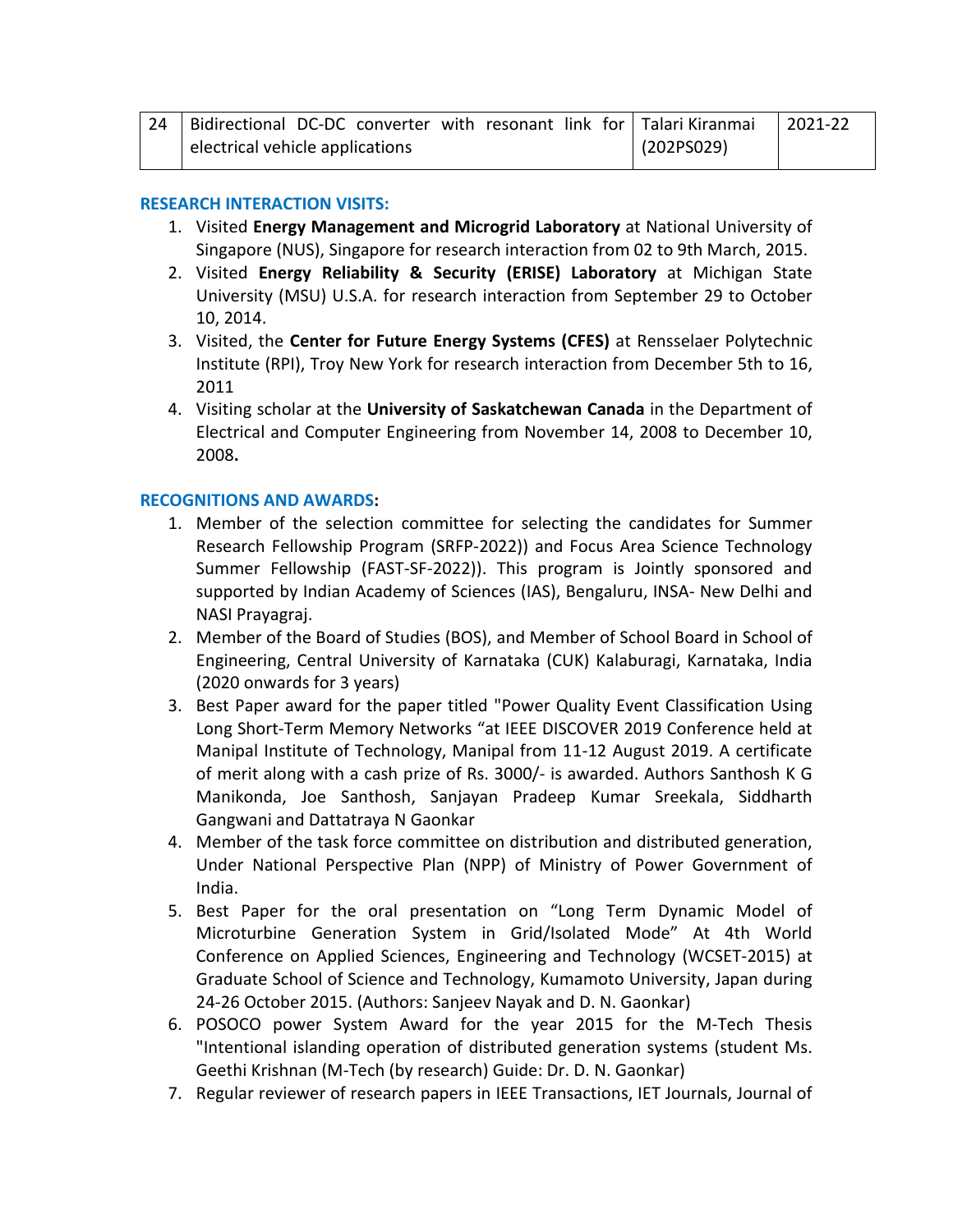power components and systems (Taylor and Francis USA) and many other international journals, books and conferences.

- 8. Executive committee Member of IEEE PES Bangalore section for the year 2014 and 2015
- 9. Chaired the Technical session in International Conference on Power and Advanced Control Engineering (ICPACE) organized by B.N. M Institute of Technology Bangalore and IEEE Bangalore section on 12 - 14 Aug, 2015.
- 10. Chaired the Technical session in International Conference on Emerging Trends in Engineering (ICETE-2016) organized by department of electronics and communication Engineering, NMAM Institute of Technology, NITTE, Mangalore on 12-13 May,2016.
- 11. Chaired the Technical session in 2013 IEEE Conf. on Clean Energy and Technology, 18-20th, November 2013, Langkawi, Malaysia.
- 12. Chaired the Technical session in International Conference on Advances in Energy Conversion Technologies, MIT Manipal, India, 23-25th January, 2014
- 13. Chaired technical session in, 1ST International Conference on Advances in Energy Conversion Technologies, MIT Manipal, India, 7 – 10 January, 2010.
- 14. Member of the Board of Studies (BOS), BVB College of Engineering and Technology Hubballi.

## **PUBLICATIONS:**

#### **Books and chapters**

- 1. Book Titled "Distributed Generation," Edited by Dr. D.N. Goankar Publishers: IN-TECH Publication, Kirchengasse 43/3, A-1070 Vienna, Austria
- 2. Book Chapter Title "Performance of Microturbine Generation System in Grid Connected and Islanding Modes of Operation" Edited by Dr. D. N. Gaonkar, Publishers: IN-TECH Publication, Kirchengasse 43/3, A-1070 Vienna, Austria (Www.intechweb.org).
- 3. Kulkarni S.V., Gatade S., Samanvita N., Gaonkar D.N. (2022) Comprehensive Strategy for Power Quality Improvement of Inverter Based Distributed Generation Systems. In: Shetty N.R., Patnaik L.M., Nagaraj H.C., Hamsavath P.N., Nalini N. (eds) Emerging Research in Computing, Information, Communication and Applications. Lecture Notes in Electrical Engineering, vol 790. Springer, Singapore. [DOI: 10.1007/978-981-16-1342-5\\_14.](https://doi.org/10.1007/978-981-16-1342-5_14)
- 4. Swathi Tangi, D. N. Gaonkar "Optimal Phasor Measurement Units Placement in Radial Distribution Networks Using Integer Linear Programming "Book Computer Networks and Inventive Communication Technologies, Pages 1021-1031, Publisher Springer, Singapore, Year 2021

#### **International Journals:**

1. Nisha K. S. and Dattatraya N. Gaonkar," Model Predictive Controlled Three Level Bidirectional Converter with Voltage Balancing Capability for Setting up EV Fast Charging Stations in Bipolar DC Microgrid" Electrical Engineering (Accepted),2022.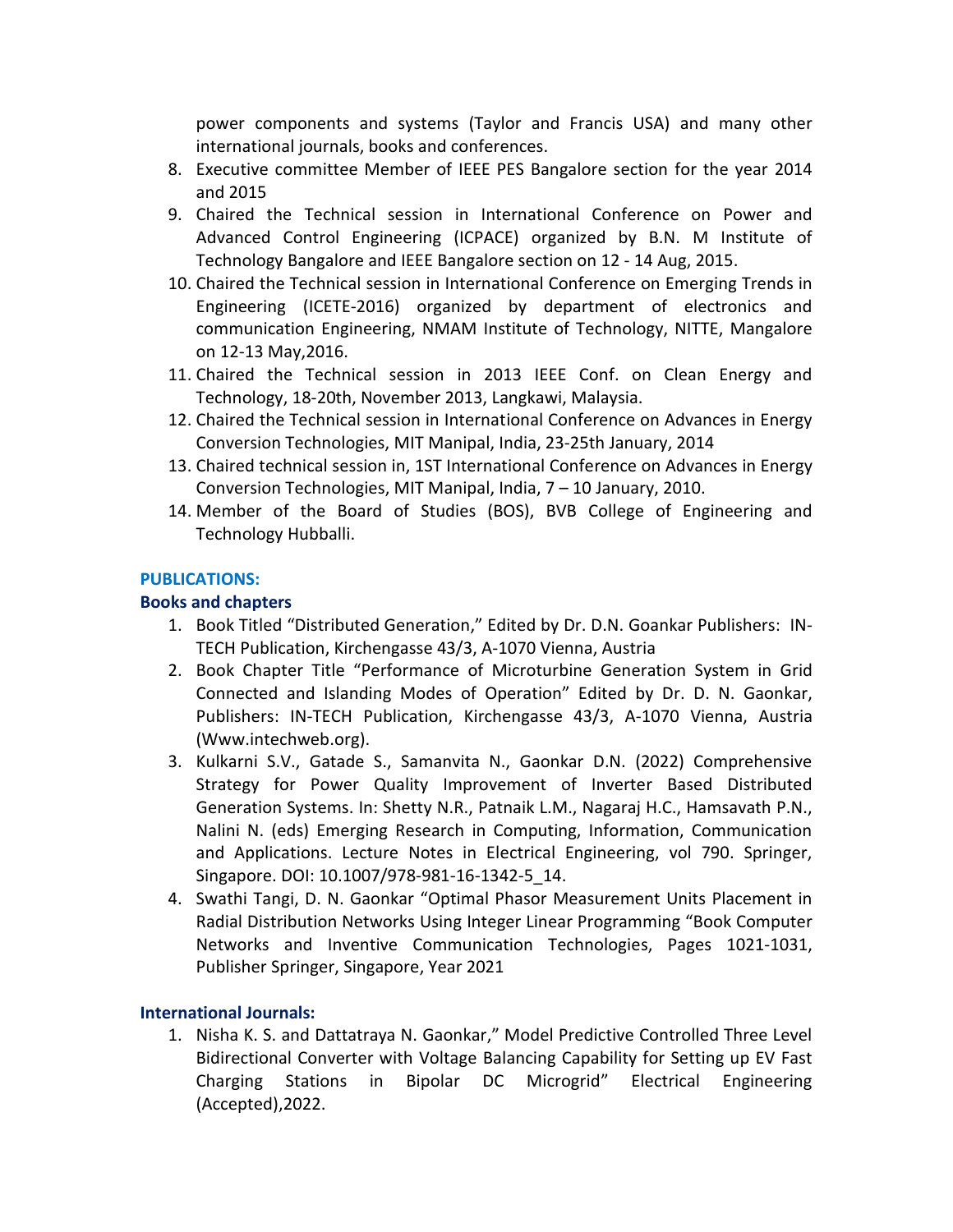- 2. Shreeram V Kulkarni and Dattatraya N. Gaonkar "Improved droop control strategy for parallel connected power electronic converter based distributed generation sources in an islanded microgrid" Electric Power Systems Research, Vol. 201, Pages 107531, December 2021. DOI: 10.1016/j.epsr.2021.107531
- 3. Shreeram V Kulkarni, Dattatraya N. Gaonkar and Josep M Guerrero "Operation of the microgrid with improved droop control strategy and an effective islanding detection technique for automatic mode switching" Electric Power Components and Systems, Pages 1-15, October 2021. DOI:10.1080/15325008.2021.1970289
- 4. Shreeram V Kulkarni, Vasudha Hegde and Dattatraya N. Gaonkar "A Novel Islanding Detection Technique Based on Piezoelectric Sensors for Grid-Integrated DG Systems" IETE Journal of Research, Pages 1-16, November 2021. DOI: 10.1080/03772063.2021.1999336
- 5. Swathi Tangi and D. N. Gaonkar "Voltage Estimation of Active Distribution Network Using PMU Technology" IEEE Access, Vol. 9, Pages 100436-100446. DOI: 10.1109/ACCESS.2021.3097001
- 6. Bhargavi K. M., Jayalakshmi N. S., D. N. Gaonkar. Ashish Shrivastava and Vinay Kumar Jadoun "A comprehensive review on control techniques for power management of isolated DC microgrid system operation", IEEE Access, Vol. 9 Pages 32196-32228, February 2021. DOI: 10.1109/ACCESS.2021.3060504
- 7. Pramod Bhat Nempu, Jayalakshmi Narayana Sabhahit, Dattatraya Narayan Gaonkar and Vidya Sudarshan Rao "Novel Power Smoothing Technique for a Hybrid AC-DC Microgrid Operating with Multiple Alternative Energy Sources "Advances in Electrical and Computer Engineering, Vol. 21, Issue 2, Pages 99-106, May 2021. DOI: 10.4316/AECE.2021.02011
- 8. Santhosh Manikonda and D. N. Gaonkar "An islanding detection method based on image classification technique using histogram of oriented gradient features", IET Generation, Transmission & Distribution Vol.14, No.14, pp 2790-2799, 2021. DOI: 10.1049/iet-gtd.2019.1824
- 9. Shreeram V Kulkarni and Dattatraya N. Gaonkar "HIL Implementation of an Islanding Detection and an Automatic Mode Switching for Droop Based Microgrid" International Journal of Power Electronics, Vol. 15, No. 1, December 2021, PP 37-54
- 10. Santhosh Manikonda and D. N. Gaonkar "IDM based on image classification with CNN" IET The Journal of Engineering, Issue 10, pp. 7256-7262, 2019. DOI: 10.1049/joe.2019.0025
- 11. Manikonda, Santhosh K.G., Dattatraya Narayan Gaonkar, 'Comprehensive review of IDMs in DG systems', IET Smart Grid, Vol 2, No.1, pp. 11-24, 2018. DOI: 10.1049/iet-stg.2018.0096
- 12. N. S. Jayalakshmi, DN Gaonkar and Sanchit Kumar Jain, "Power smoothing method of PMSG based grid integrated wind energy conversion system using BESS/DSTATCOM" International Journal of Power Electronics and Drive Systems, Vol. 10, No. 4, PP 1969-1976, 2019. DOI: 10.11591/ijpeds. v10.i4. pp1969-1976
- 13. Chethan Raj D, Dattatraya N. Gaonkar and Josep M Guerrero "Power sharing control strategy of parallel inverters in AC microgrid using improved reverse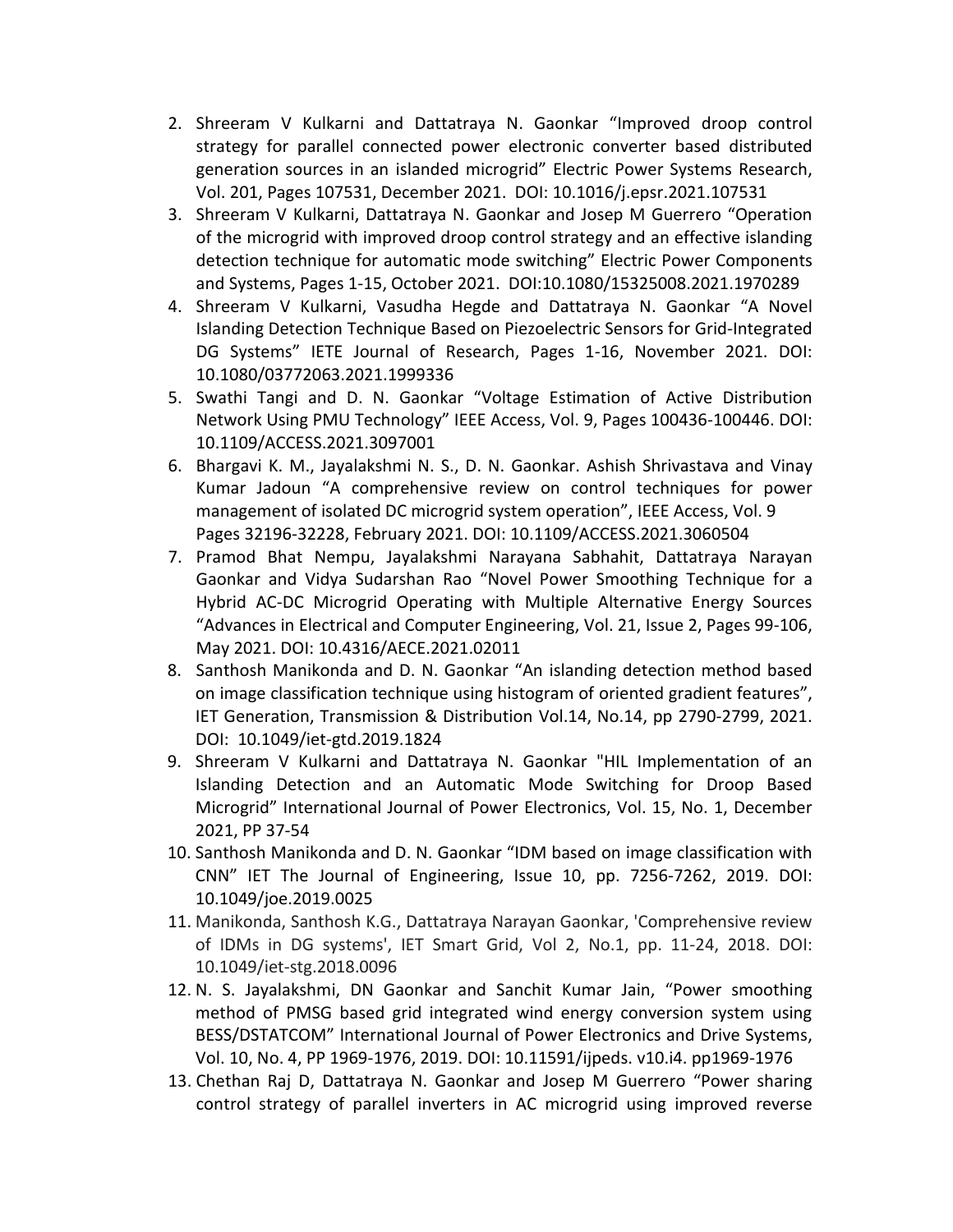droop control". International Journal of Power Electronics Vol.11 No.1, pp.116 – 137, 2020. DOI: 10.1504/IJPELEC.2020.103953

- 14. Raghavendra P and Dattatraya N Gaonkar, "Coordinated Volt/Var Control: Online Voltage-Profile Estimation in Smart Distribution Networks" IEEE Industry Applications Magazine, Vol. 24, No.2, PP 14–22, 2018. DOI: 10.1109/MIAS.2017.2740474
- 15. Chethan Raj D, D. N. Gaonkar and Josep M Guerrero, " Improved Pf/QV and PV/Qf droop controllers for parallel distributed generation inverters in AC microgrid" Sustainable Cities and Society, Vol. 41, PP 421-442, 2018. DOI: 10.1016/j.scs.2018.04.026
- 16. N. S. Jayalakshmi, D. N. Gaonkar, A. Naik "Design and Analysis of Dual Output Flyback Converter for Standalone PV/Battery System" International Journal of Renewable Energy Research (IJRER) Vol. 7, No. 3, 1032-1040.
- 17. Jayalakshmi N. Sabhahit, Dattatraya N. Gaonkar, and Pramod B. Nempu "Integrated Power Flow and Voltage Regulation of Stand-Alone PV–Fuel Cell System with Supercapacitors" International Journal of Power and Energy Systems, Vol .37, No. 1, 2017. DOI:10.2316/JOURNAL.203.2017.1.203-6251
- 18. N. S. Jayalakshmi, D. N. Gaonkar Anandh N and Nimika S, "Design and implementation of single-phase inverter based on cuk converter for PV system", International Journal of Renewable Energy Research (IJRER) 7 (2), 585-591,2017
- 19. Chethan Raj D., D.N. Gaonkar "Multiple Inverters Operated in Parallel for Proportional Load Sharing in Microgrid" International Journal of Power Electronics and Drive Systems (IJPEDS), Vol 8 No. 2, 2017. DOI: 10.11591/ijpeds. v8.i2.pp654-666
- 20. N. S. Jayalakshmi and D. N. Gaonkar, "A new control method to mitigate power fluctuations for grid integrated PV/wind hybrid power system using ultra capacitors ", International Journal of Emerging Electric Power Systems, Vol. 17, No. 4, pp 451-461, 2016. DOI: 10.1515/ijeeps-2015-0183
- 21. Geethi Krishnan and Dattatraya N. Gaonkar, "An adaptive reactive power perturbation-based hybrid islanding detection method for distributed generation systems" International Journal of Power and Energy Systems, Vol. 36, No. 1, 2016. DOI:10.2316/Journal.203.2016.1.203-6189
- 22. Santhosha Kumar Ayyappa and Dattatraya Narayan Gaonkar, "Performance analysis of a variable-speed wind and fuel cell-based hybrid distributed generation system in grid-connected mode of operation", Electric Power Components and Systems, Vol. 44, No. 2, pp 142- 151, 2016. DOI: 10.1080/15325008.2015.1102988
- 23. N. S. Jayalakshmi, D. N. Gaonkar and P. B. Nempu, "Power control of PV/fuel cell/super capacitor hybrid system for stand-alone applications", International Journal of Renewable Energy Research (IJRER), Vol. 6, No. 2, pp 672-679, 2016.
- 24. Raghavendra P. and D. N. Gaonkar, "Online voltage estimation and control for smart distribution networks", Journal of Modern Power Systems and Clean Energy, Vol. 4, No. 1, pp 40-46, January 2016. DOI:10.1007/s40565-016-0187-6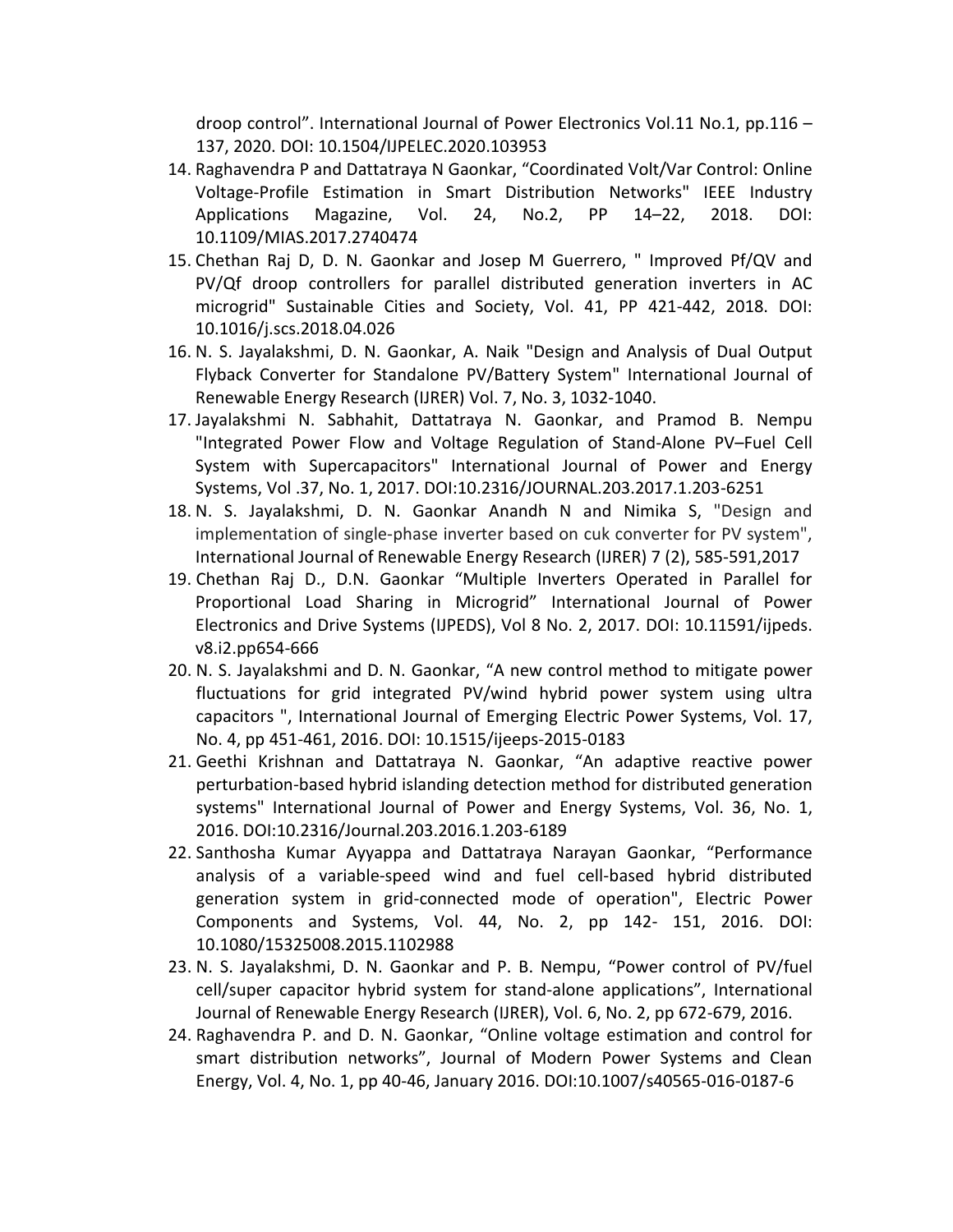- 25. V. V. Ramana, D. Jena and D. N. Gaonkar, "An accurate modeling of different types of photovoltaic modules using experimental data", International Journal of Renewable Energy Research (IJRER) Vol. 6, No. 3, pp 970-974, 2016.
- 26. N. S Jayalakshmi and D. N. Gaonkar, "Operation of Grid Integrated Wind/PV Hybrid System with Grid Perturbations", International Journal of Renewable Energy Research (IJRER), Vol. 5, No. 4, pp 1106-1111, 2015.
- 27. Jayalakshmi N. S. and D. N. Gaonkar, "An integrated Control Approach and Power Management of Stand-alone Hybrid Wind/PV/Battery Power Generation System with Maximum Power Extraction Capability", Journal of Distributed Generation & Alternative Energy, Vol. 30, No. 4, pp 15-36, 2015. DOI: 10.1080/21563306.2017.11869107
- 28. Jayalakshmi N. S. and D. N. Gaonkar, "Modeling and Performance Analysis of Grid Integrated Hybrid Wind and PV Based DG System with MPPT Controllers" International Journal of Distributed Energy Resources and Smart Grids, Vol. 10, No. 2, pp 115-131, 2014.
- 29. N. S. Jayalakshmi, D. N. Gaonkar, A. Balan, P. Patil and S. A. Raza, "Dynamic Modeling and Performance Study of a Stand-alone Photovoltaic System with Battery Supplying Dynamic Load", International Journal of Renewable Energy Research (IJRER), Vol.4 No. 3, pp 635-640, 2014.
- 30. N. S. Jayalakshmi and D. N. Gaonkar, "Maximum Power Point Tracking for Grid Integrated Variable Speed Wind based DG System with Dynamic Load", International Journal of Renewable Energy Research (IJRER), Vol.4 No.2, pp 464- 470, 2014.
- 31. N.S. Jayalakshmi and D. N. Gaonkar, "Dynamic Modeling and Performance Study of DC Microgrid in Grid Connected and Isolated Mode of Operation with Maximum Power Extraction Capability", International Journal of Distributed Energy Resources and Smart Grids, Vol. 10, No. 4, pp 281-299, 2014.
- 32. Sanjeev K Nayak and D N Gaonkar, "Performance study of Distributed Generation System in Grid Connected and Isolated Modes", Journal of Distributed Generation and Alternative Energy, Vol. 29, No.1, pp. 61-80, 2014. DOI: 10.1080/21563306.2014.10781516
- 33. Jayalakshmi N. S. and D. N. Gaonkar, "Modeling and control strategy for grid integrated distributed generation systems with maximum power extraction capabilty", International Journal of Engineering, Science and Technology, Vol. 6, No. 2, pp. 101-110, 2014. DOI:10.4314/ijest.v6i2.8
- 34. Sanjeev K. Nayak and Dattatraya N Gaonkar, "Modeling and performance analysis of microturbine generation system in grid connected/islanding operation" , International Journal of Renewable Energy Research(IJRER), Vol. 2, No. 4, pp 750-757, 2012. DOI:10.1109/PEDES.2012.6484265
- 35. Sanjeev K. Nayak and D. N. Gaonkar, "Modeling and performance analysis of microturbine generation system in grid connected and islanding modes of operation" , International Journal of Distributed Energy Resource, Vol. 8, No, 4, pp.265-283, 2012.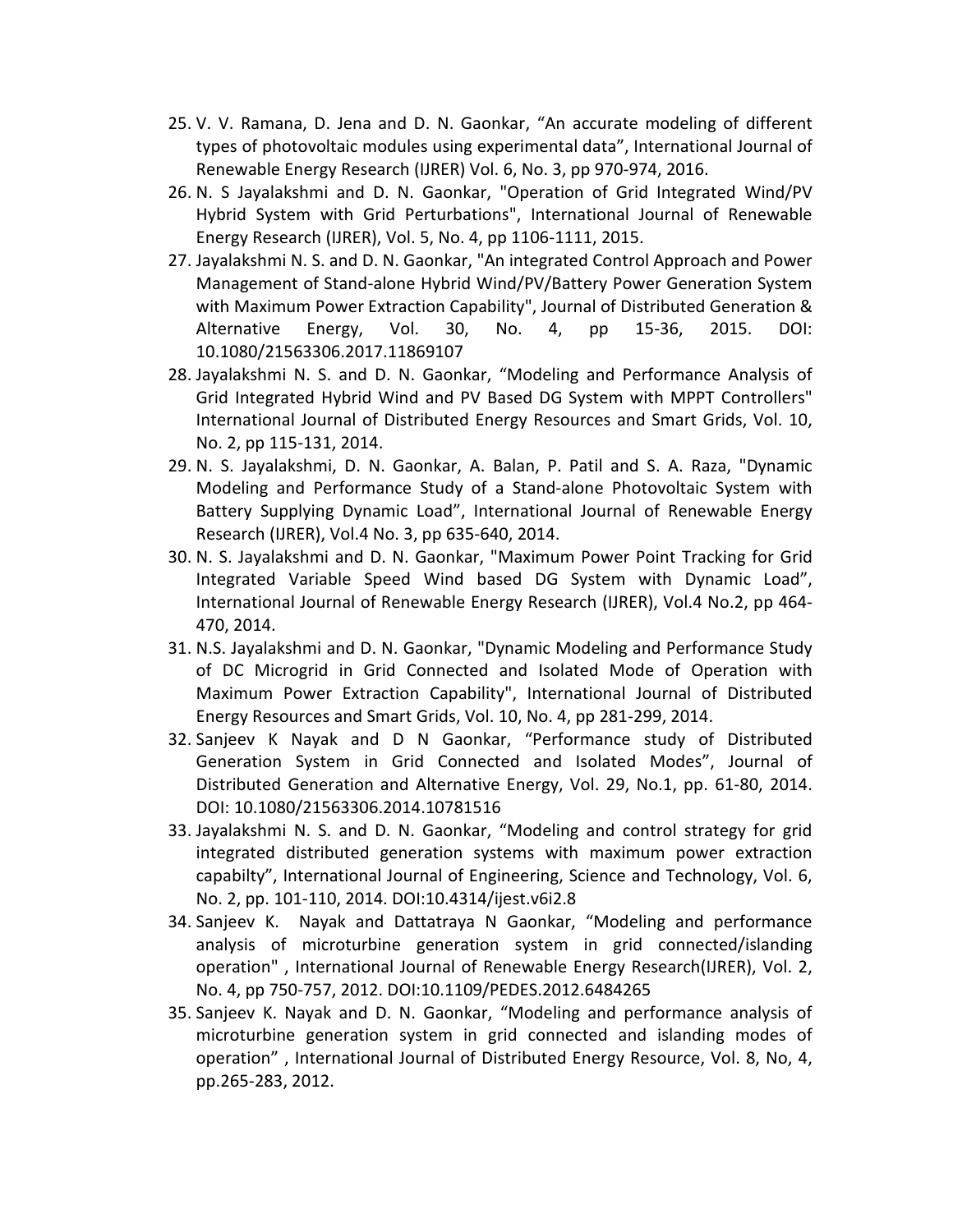- 36. Sanjeev K Nayak and D N Gaonkar, "Performance of fuzzy logic based microturbine generation system in connected to the grid and islanding mode of operation", International Journal of Fuzzy Logic Systems, Vol.2, No.3, pp.41-50, 2012. DOI : 10.5121/ijfls.2012.2304
- 37. R. Shivarudraswamy and D. N. Gaonkar, "Coordinated voltage regulation of distribution network with distributed generators and multiple voltage control devices" , Electric Power Systems and Components, Vol.40, No. 9, pp 1072-1088, 2012. DOI: 10.1080/15325008.2012.675410
- 38. R. Shivarudraswamy and D. N. Gaonkar, "Coordinated voltage control with reactive power of the distributed generators using genetic algorithm", International Journal of Scientific & Engineering Research. Vol.6 No. 3, pp.1-7, 2012.
- 39. R. Shivarudraswamy and D. N. Gaonkar, "Voltage control in the distribution system using reactive power participation factor of distributed generators", International journal of Distributed Energy Resources, Vol. 7, No. 3, pp 217-228, 2011.
- 40. R. Shivarudraswamy and D. N. Gaonkar, "Coordinated voltage control using multiple regulators in distribution system with distributed generators", International Journal of Electrical, Computer, Energetic, Electronic and Communication Engineering Vol:5, No:2 pp.193-197, 2011.
- 41. B.K. Singh, D. N. Gaonkar, R. S. Aithal and Govinda Sharma, "Modeling and performance analysis of solid oxide fuel cell based distributed generation system", International Energy Journal Vol. 12, No.2, pp 123-134, 2011.
- 42. D. N. Gaonkar and G. N. Pillai, "Operation and Control of Multiple Distributed Generation Systems in the Microgrid", International Journal of Energy Technology and Policy, Vol. 7, No. 4, pp. 325 - 341, 2011. DOI:10.1504/IJETP.2011.039217
- 43. D. N. Gaonkar, "Investigation on the electromagnetic transients of distributed generation systems in the microgrid", Electric Power Systems and Components, Vol. 38, No. 13, pp 1486-1497, 2010. DOI: 10.1080/15325008.2010.482090
- 44. B.K. Singh, D. N. Gaonkar and R. S. Aithal, "Development of Solid oxide Fuel Cell Model", International Journal of Applied Engineering Research, Vol. 4, No.8, , pp. 1543-1556 , 2009.
- 45. D. N. Gaonkar G. N. Pillai and R. N. Patel, "Seamless Transfer of Microturbine Generation System Operation Between Grid Connected and Islanding Modes", Electric Power Systems and Components. Vol. 37, No.2, pp.174-188, December 2008. DOI: 10.1080/15325000802388815
- 46. D. N. Gaonkar G. N. Pillai and R. N. Patel, "Dynamic performance of microturbine generation system connected to grid", Electric Power Systems and Components. Vol. 36, No. 10, pp. 1031-1047, 2008. DOI:10.1080/15325000802046587
- 47. D. N. Gaonkar and R. N. Patel, "Grid interconnection of microturbine generation system", International Journal of Energy Technology and Policy, Vol. 5, No.5 pp. 619 – 632, 2007. DOI:10.1504/IJETP.2007.015515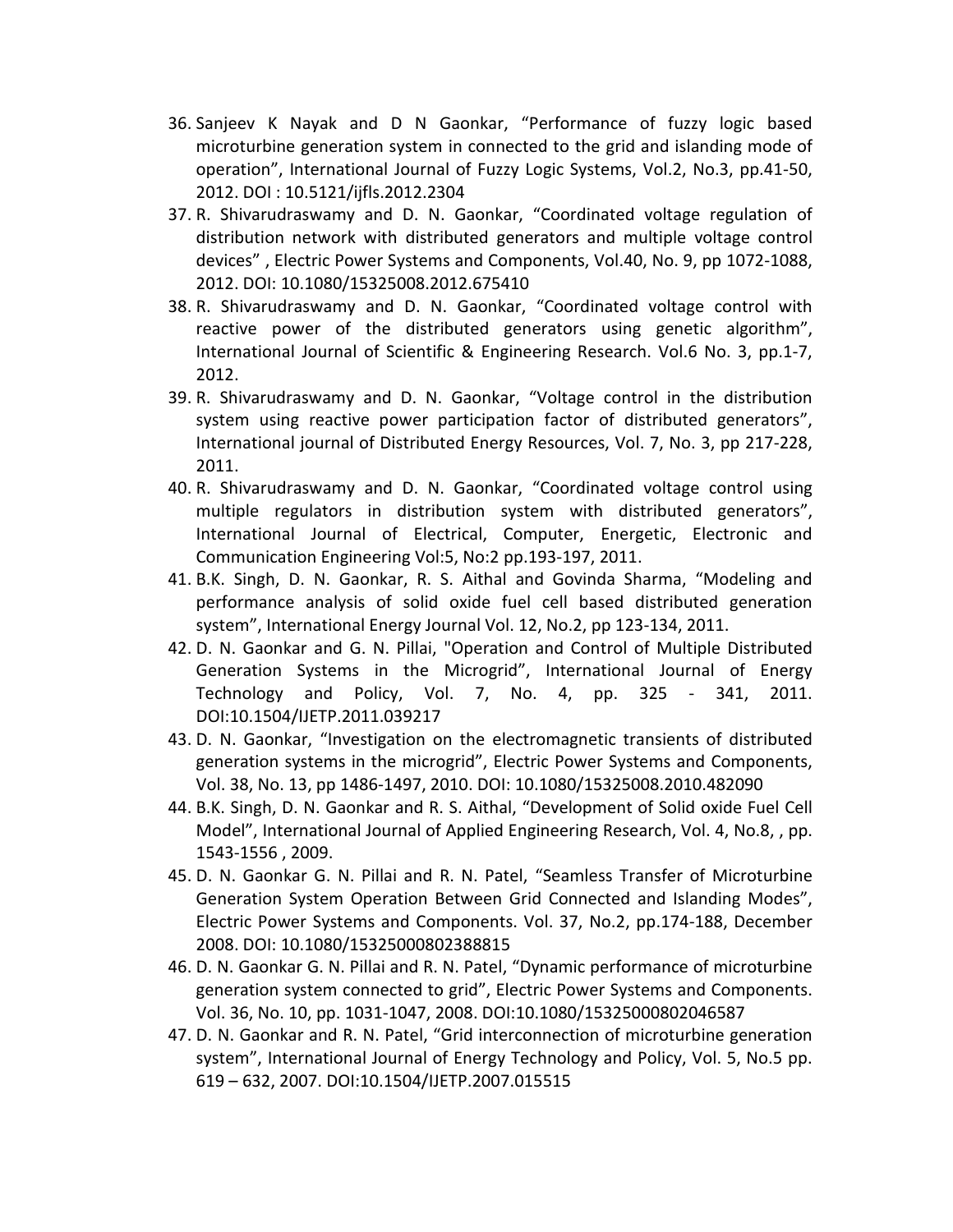48. D. N. Gaonkar, R. N. Patel and G. N. Pillai, "The steady state voltage rise and its control in distribution system with distributed generation", International Energy Journal Vol. 8, No.3, pp 223-234, September 2007.

### **IEEE/IEE/Other International Conferences:**

- 1. Ganesh Kudva, Kumar Shivam, Smita Prabhat, NS Jayalakshmi, DN Gaonkar, Vinay Kumar Jadoun "2021 IEEE International Conference on Electronics, Computing and Communication Technologies (CONECCT), Bangalore India July 2021, pages 1-6,
- 2. Swathi Tangi, Dattatraya N Gaonkar, Singuluri Bhargav "Voltage Regulation of Smart Distribution Network using Sensitivity Analysis based DG placement" 2021 IEEE International Conference on Electronics, Computing and Communication Technologies (CONECCT), Bangalore India July 2021, pages 1-6,
- 3. Swathi, T., & Gaonkar, D. N. (2020). "Optimal Phasor measurement units Placement in Radial Distribution Networks Using Integer Linear Programming". 3 rd International Conference on Computer Networks and Inventive Communication Technologies (ICCNCT-2020), held at RVS Technical Campus, Coimbatore, India on 23rd -24th July 2020.
- 4. Shreeram V Kulkarni, and Dattatraya N Gaonkar "Investigation of PLLs for Distributed Generation Systems in the Grid-connected Mode of Operation" IEEE International Conference on Emerging Trends in Engineering Science and Technology (ICETEST 2020), 17th to 19<sup>th</sup> December, 2020, Government Engineering College, Thrissur, India.
- 5. Shreeram V Kulkarni, Shruti Gatade, N Samanvita, and Dattatraya N Gaonkar" Comprehensive Strategy for Power Quality Improvement of Inverter Based Distributed Generation Systems." Sixth International Conference on 'Emerging Research in Computing, Information, Communication and Application' (ERCICA2020), 25th to 26 September, 2020, NMIT, Bengaluru, India.
- 6. Nisha K. S.,Dattatraya N. Gaonkar, "Discrete Modelling and Predictive Control of Three Level Bidirectional Buck/Boost Converter for Bipolar DC Microgrid Applications", 16th IEEE India Council International Conference (INDICON), Rajkot (Gujarat), India, 13th to 15th December 2019.
- 7. Nisha K. S.,Dattatraya N. Gaonkar "Predictive Control of Three Level Bidirectional Converter in Bipolar DC Microgrid for EV Charging Stations" 2020 IEEE International conference on Power Electronics, Smart Grid and Renewable Energy (PESGRE 2020), Cochin, Kerala, India from 2-4 January 2020.
- 8. Santhosh K G Manikonda, Joe Santhosh, Sanjayan Pradeep Kumar Sreekala, Siddharth Gangwani and Dattatraya N Gaonkar, " "Power Quality Event Classification Using Long Short-Term Memory Networks", 3rd IEEE International Conference on Distributed Computing, VLSI, Electrical Circuits and Robotics (2019 DISCOVER), August 11 - 12, 2019, Manipal Institute of Technology, Manipal, India.
- 9. Santhosh K G Manikonda, Joe Santhosh, Sanjayan Pradeep Kumar Sreekala, Siddharth Gangwani and Dattatraya N Gaonkar, " Power Quality Event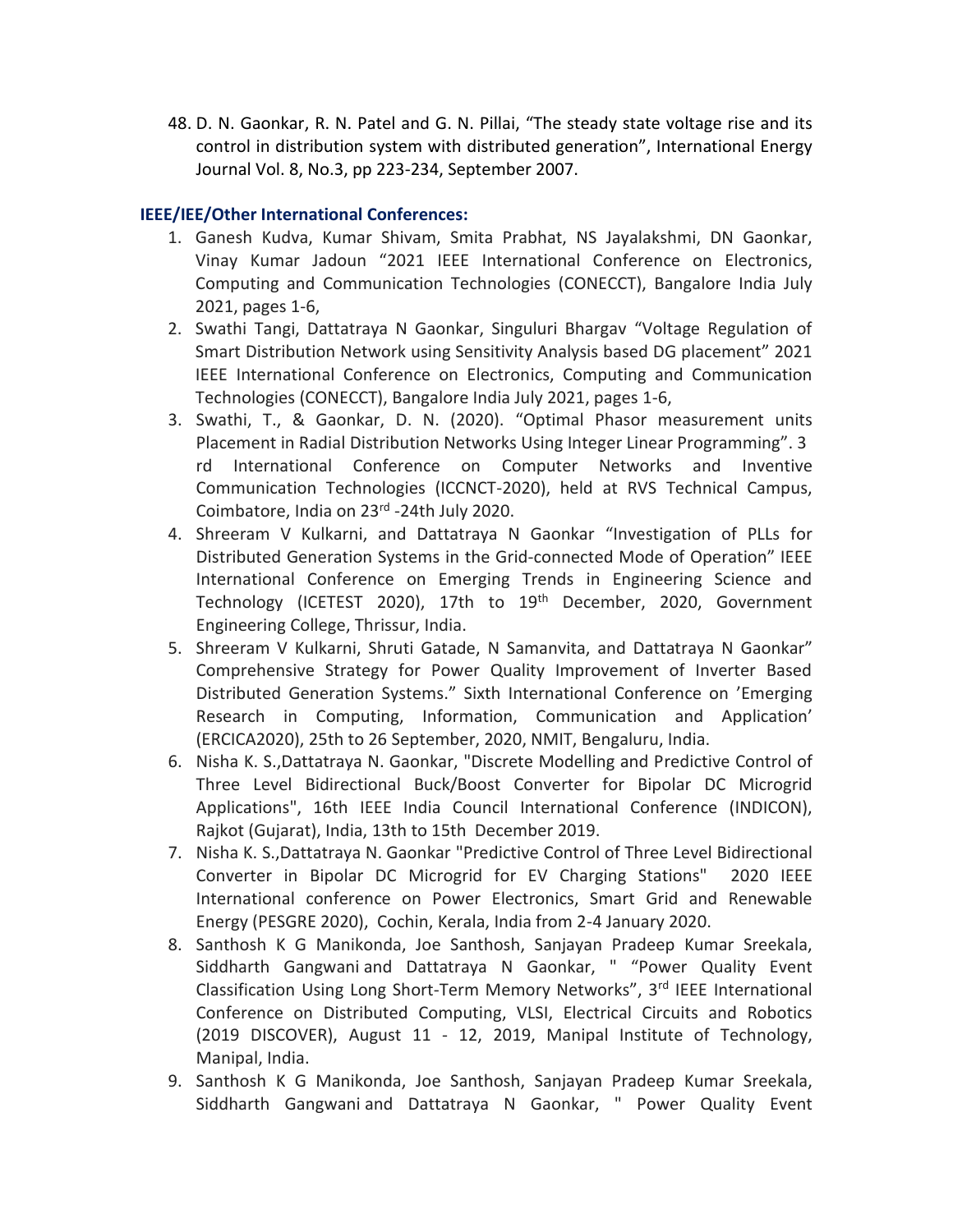Classification Using Convolutional Neural Networks on Images", 1st IEEE International Conference on Energy, Systems and Information Processing (ICESIP 2019) July 04 - 06, 2019, IIITDM Kancheepuram, Chennai - 600127, India, ,

- 10. Santhosh K G Manikonda, Joe Santhosh, Sanjayan Pradeep Kumar Sreekala, Siddharth Gangwani and Dattatraya N Gaonkar, "Power Quality Event Classification Using Transfer Learning on Images", 2019 IEEE International Conference on Intelligent Techniques in Control, Optimization and Signal Processing, April 11th to 13th 2019. Kalasalingam Academy of Research and Education, Srivilliputtur,Tamilnadu, India,
- 11. Santhosh K G Manikonda, Dattatraya N Gaonkar, 'A New Islanding Detection Method Using Transfer Learning Technique', 8th IEEE International Conference on Power Electronics (IICPE-2018), 13-15 December,2018, MNIT Jaipur, Rajasthan, India
- 12. Santhosh K G Manikonda, Dattatraya N Gaonkar, 'A Novel Islanding Detection Method Based on Transfer Learning Technique Using VGG16 Network', IEEE International Conference on Sustainable Energy Technologies and Systems (ICSETS),26 Feb - 1 Mar 2019, Bhubaneshwar, Odisha, India
- 13. Santhosh K G Manikonda, D N Gaonkar "Influence of various load types on voltage at PCC and islanding detection in a microgrid", IEEE International Conference on Innovative Technologies in Engineering 2018 (ICITE OU), 11-13 April 2018, Osmania University, Hyderabad, Telangana, India.
- 14. Shreeram V Kulkarni, and Dattatraya N Gaonkar "Performance study of microgrid with multiple distributed generation systems" IEEE Workshop on Electronics Power Transmission and Distribution (eT&D-2017),7-9th November 2017, Aalborg, Denmark.
- 15. Shreeram V Kulkarni, and Dattatraya N Gaonkar "Operation and Control of a Microgrid in Isolated mode with Multiple Distributed Generation Systems" IEEE International (Biennial) Conference on Technological Advancements in Power and Energy, 21st to 23 December, 2017, Amrita Vishwa Vidyapeetham, Kollam, Kerala, India.
- 16. Santhosha Kumar A and D. N. Gaonkar, "Performance of wind system with battery-UC in grid connected mode", 7th IEEE Power India International Conference (PIICON), Bikaner, Rajastan, India, 25-27th November, 2016.
- 17. Raghavendra P. and D. N. Gaonkar, "Online Volt/Var Control in a Smart Grid with Multiple Distributed Generation Systems", 7th IEEE Power India International Conference (PIICON), Bikaner, Rajastan, India, 25-27th November, 2016.
- 18. N. S. Jayalakshmi, D. N. Gaonkar, S. Adarsh and S Sunil A, "Control Strategy for Power Management in a PV-Battery Hybrid System with MPPT", International Conference on Power Electronics, Intelligent Control and Energy Systems, DTU, New Delhi, India, July 2016.
- 19. R Shivarudraswamy, DN Gaonkar, NS Jayalakshmi" GA based optimal location and size of the distributed generators in distribution system for different load conditions," IEEE International Conference on Power Electronics, Intelligent Control and Energy Systems (ICPEICES), DTU, New Delhi, India, July 2016.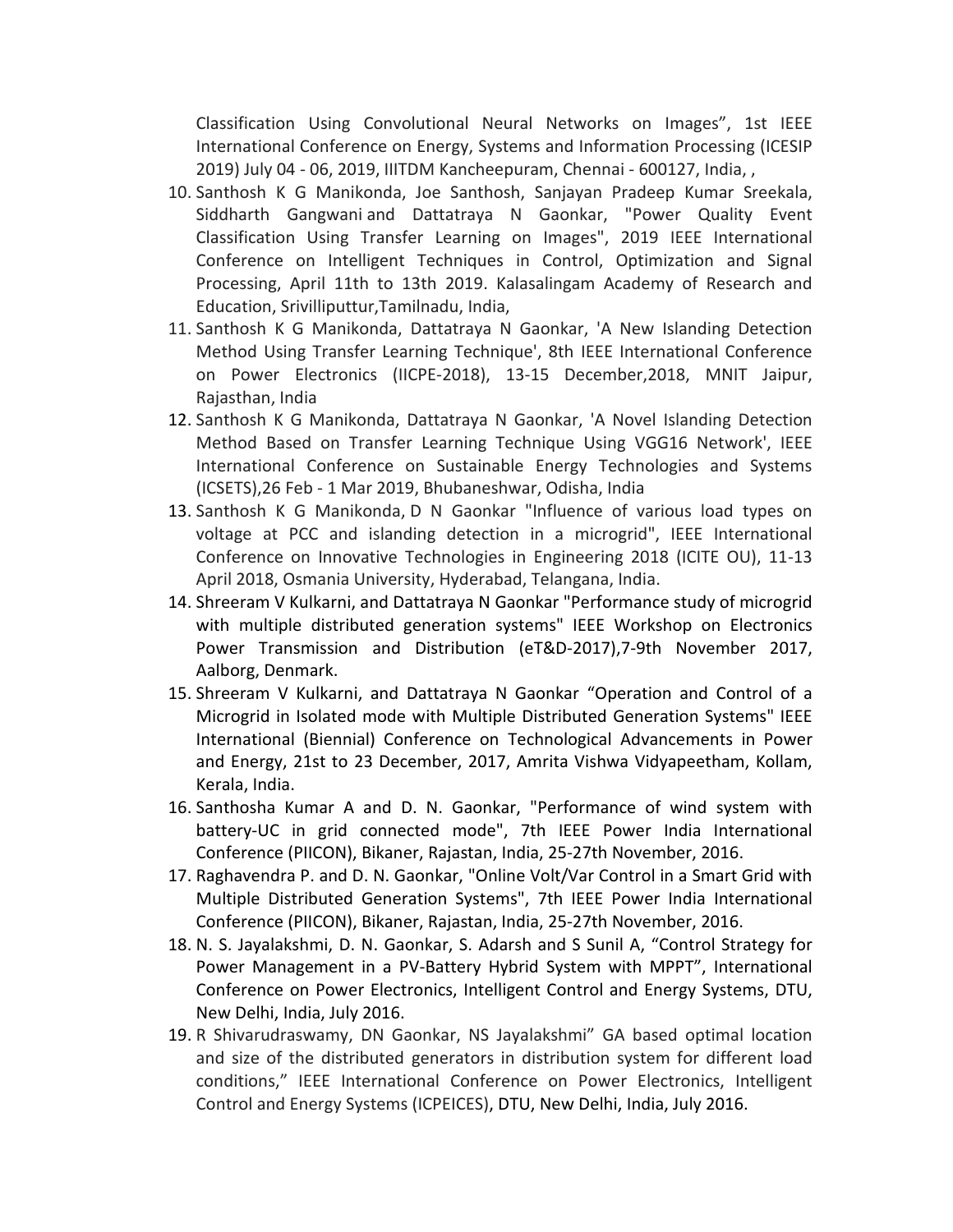- 20. Shah Palash Manish Bhai and Dattatraya N. Gaonkar, "Design of binary search ADC using N comparators", IEEE First International Conference on Control, Measurement and Instrumentation (CMI), Kolkata, India, pp. 499-502, 2016.
- 21. Chethan Raj D. and D. N. Gaonkar, "Frequency and Voltage Droop Control of Parallel Inverters in Microgrid", 2<sup>nd</sup> International Conference on Control Instrumentation, Energy &Communication (CIEC), University of Kolkata, India, pp. 407-411, 28-30 Jan, 2016.
- 22. P. Raghavendra and D. N. Gaonkar, "Voltage estimation in smart distribution networks with multiple DG systems", 12<sup>th</sup> Annual IEEE India Conference (INDICON), pp.1-6, New Delhi, India, 2015.
- 23. N. S Jayalakshmi, D. N. Gaonkar, V. Kumar and R. P. Karthik, "Batteryultracapacitor storage devices to mitigate power fluctuations for grid connected PV system ", 12<sup>th</sup> Annual IEEE India Conference (INDICON), New Delhi, pp. 1-6, 2015.
- 24. D. N. Gaonkar, N. S. Jayalakshmi and P. Raghvendra, "Performance study of roof top wind solar microgrid system in isolated mode of operation", IEEE Power Electronics, Drives and Energy Systems (PEDES), IIT Bombay, India, 16-19th December, 2014.
- 25. Sanjeev K. Nayak and D N Gaonkar, "Power Management of hybrid fuel cell and microturbine based distributed generation in grid connected mode of operation" , IEEE International Conference On Renewable Energy Research And Applications (ICRERA-2014), Milwaukee, USA. 2014.
- 26. D. Chethan Raj and D.N. Gaonkar "Coordination control of microgrid", 9th Int. Conference on Industrial and Information Systems (ICIIS), Gwalior, India 2014.
- 27. S. K. Nayak and D. N. Gaonkar, "Performance of microturbine generation system in grid perturbation condition", IEEE Innovative Smart Grid Technologies - Asia (ISGT Asia), pp. 1 - 6, Bangalore, India, 2013.
- 28. S. K. Nayak and D. N. Gaonkar, "Fuel cell-based hybrid distributed generation systems, "a review" 8th IEEE International Conference on lndustrial and Information Systems (ICIIS), Srilanka, pp. 525 - 530, 2013.
- 29. Geethi Krishnan and D.N. Gaonkar, " Performance Evaluation of a New Hybrid Islanding Detection Method for a Wind Based DG", IEEE Conf. on Clean Energy and Technology (CEAT), pp. 411-415, Langkawi, Malaysia, 18-20th November 2013.
- 30. Geethi Krishnan and D. N. Gaonkar, " Control of Grid Connected and Islanding Operations of Distributed Generation Systems with Seamless Transfer Between Modes", IEEE Multi-Conference on Systems and control (MSC), pp. 509-514, Hyderabad, India. 28th-30th August, 2013.
- 31. Sanjeev K. Nayak and D. N. Gaonkar " Modelling and Performance Analysis of Fuel Cell and Microturbine Based Hybrid Distributed Generation System "A Review", IEEE International Conference ICPEC, pp. 760-766, Dindigul, Tamil Nadu, India, 2013.
- 32. R. Shivarudraswamy and D. N. Gaonkar," Coordinated voltage control in 3 phase unbalanced distribution system with multiple regulators using genetic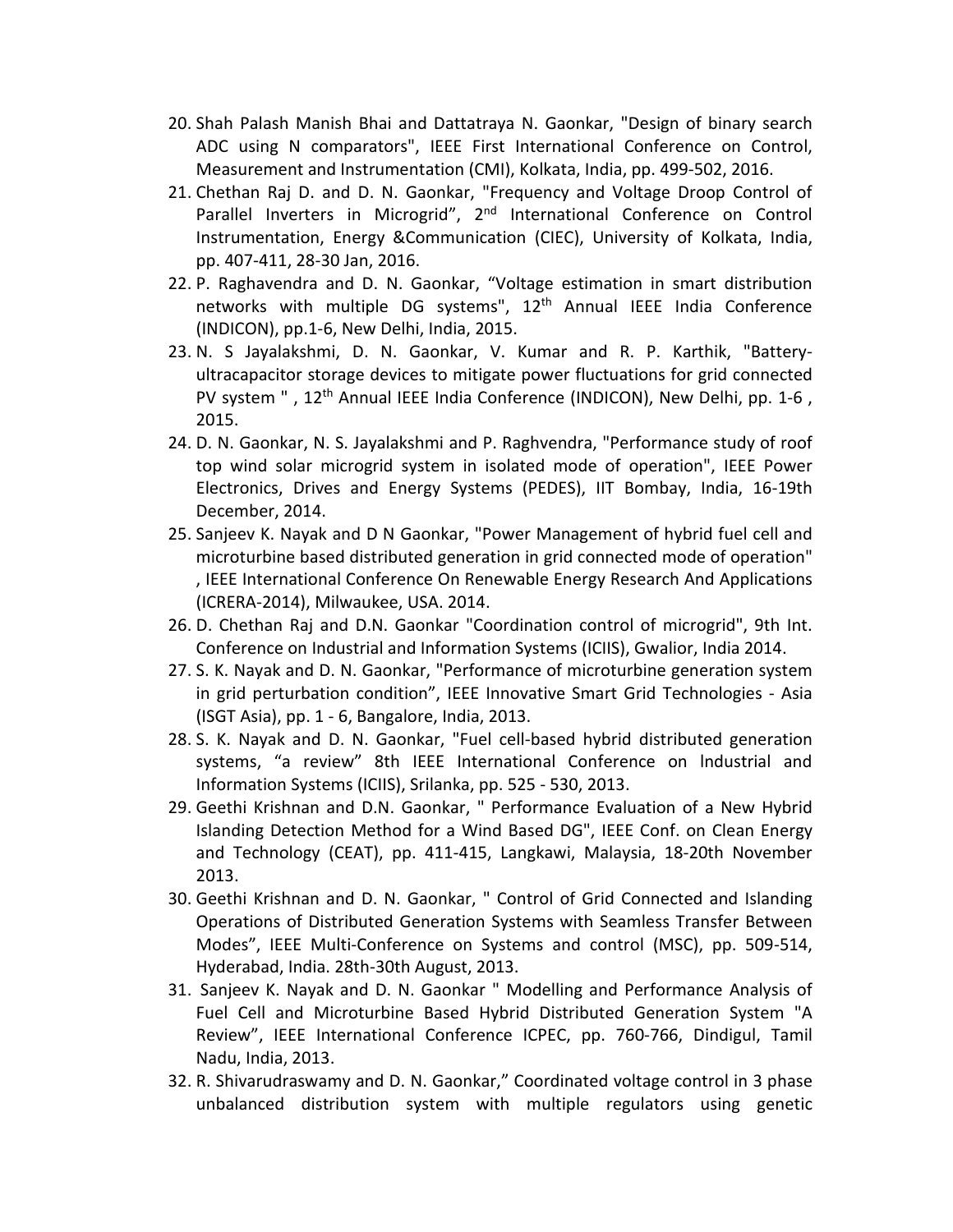algorithm", In Proc of 2nd International Conference on Advances in Energy Engineering, Bangkok, Thailand, 27-28 December, 2011. (Published in Energy Procedia, Elsevier, Vol. 14 pp.1199-1206, 2012).

- 33. Sanjeev K Nayak and D. N. Gaonkar, "Fuzzy Logic Controlled Microturbine Generation System for Distributed Generation", In Proc of 2nd International Conference on Advances in Energy Engineering, Bangkok, Thailand, 27-28 December, 2011. (Published in Energy Procedia, Elsevier, pp.1199-1206, Vol. 14, 2012).
- 34. Sanjeev K Nayak and D. N. Gaonkar, "Thermal and Electrical Model of Fuel Cell in Connected to grid/isolated Mode", 5<sup>th</sup> IEEE Power India Conference (PICONF), Murthal, Haryana, India, 19-22 December, 2012.
- 35. A. Santhosha Kumar and D. N. Gaonkar, "Performance Analysis of Variable Speed Wind Energy Conversion System in Grid Connected Mode", 5<sup>th</sup> IEEE Power India Conference (PICONF), Murthal, Haryana, India, 19-22 December, 2012.
- 36. N. S. Jayalakshmi and D. N. Gaonkar, "Dynamic Modeling and Performance Analysis of Grid Connected PMSG based Variable Speed Wind Turbines with Simple Power Conditioning System", IEEE International Conference on Power Electronics, Drives and Energy Systems (PEDES) CPRI, Bangalore, India, 16-19, December, 2012.
- 37. Geethi Krishnan and D.N. Gaonkar, " Intentional islanding of distributed generation system with a load shedding algorithm", IEEE International Conference on Power Electronics, Drives and Energy Systems (PEDES) CPRI, Bangalore, India, 16-19, December, 2012.
- 38. Sanjeev K Nayak and D N Gaonkar "Modeling and performance analysis of microturbine generation system in grid connected/islanding mode of operation", IEEE International Conference on Power Electronics, Drives and Energy Systems (PEDES) CPRI, Bangalore, India, 16-19, December, 2012.
- 39. Jayalakshmi N.S. and D. N. Gaonkar, "Dynamic modeling and control of grid integrated wind generation system using pmsg with mppt algorithm", IEEE-PES Fifteenth International Middle East Power Systems Conference (MEPCON'12) Alexandria, Egypt, 23-25 December, 2012.
- 40. A. Santhosha Kumar and D. N. Gaonkar, "Modeling and simulation study of fuel cell and wind energy-based hybrid distributed generation system", Proc. IEEE-PES Fifteenth International Middle East Power Systems Conference (MEPCON'12) Alexandria, Egypt, 23-25 December, 2012.
- 41. Jayalaksmi N.S. and D.N. Gaonkar, "Dynamic modeling and analysis of an isolated self excited induction generator driven by a wind turbine," IEEE PES international conference on power signals control and computations (EPSICON-2012), Thrissur, Kerala, India, 3-6th January, 2012.
- 42. Jayalaksmi N.S. and D.N. Gaonkar," Performance study of isolated hybrid power system with multiple generation and energy storage units", IEEE international conference on power and energy systems (ICPS-2011), IIT Chennai, India Dec 23- 24, 2011.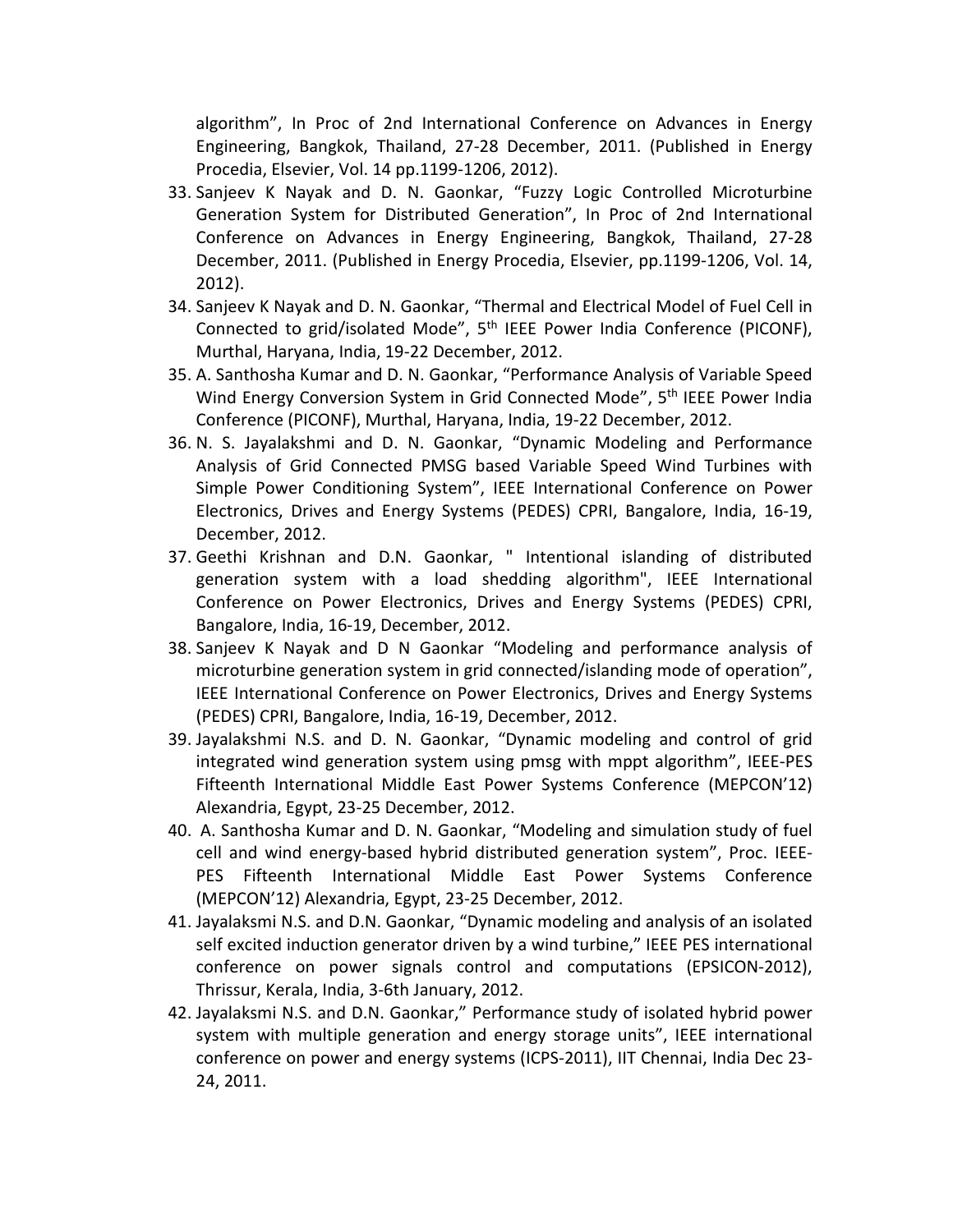- 43. Sanjeev Nayak and D. N. Gaonkar, "Combined model of fuel cell and microturbine based distributed generation system", IEEE PES conference on Innovative Smart Grid Technologies-Middle East (ISGT Middle East), Jeddah, Saudi–Arabia, 17-20 December 2011.
- 44. Santhosha Kumar A and D. N. Gaonkar," Performance study of Grid connected fuel cell based distributed generation system with ultra capacitor" IEEE PES conference on Innovative Smart Grid Technologies-Middle East (ISGT Middle East), Jeddah, Saudi–Arabia, 17-20 December, 2011.
- 45. D. N. Gaonkar and Sanjeev Nayak, "Modeling and Performance Analysis of Microturbine Based Distributed Generation System, "A review", In Proc IEEE conference on Energy Tech, Case Western University, Cleveland, USA, 25th to 26th May 2011.
- 46. D. N. Gaonkar and G. N. Pillai, "Fuzzy Logic Based Coordinated Voltage Regulation Method for Distribution System with Multiple Synchronous Generators", In Proc IEEE Joint International Conference on Power Electronics, Drives and Energy Systems (PEDES) Power India, New Delhi India, 20-23rd December,2010.
- 47. Birendra Kumar Singh,D. N. Gaonkar and R. S. Aithal, "Solid oxide Fuel Cell based distributed generation : A Comprehensive Review" , 1ST International Conference on Advances in Energy Conversion Technologies, MIT Manipal, India, Jan 7 - 10, 2010.
- 48. R. shivarudra Swamy and D.N. Gaonkar, "Steady state voltage control using distributed generation allocation in radial network", 1<sup>st</sup> International Conference on Advances in Energy Conversion Technologies, MIT Manipal, India, Jan 7 - 10, 2010.
- 49. D. N. Gaonkar and R. N. Patel and G. N. Pillai, "Dynamic model of microturbine generation system for grid connected/islanding operation", in Proc. IEEE International Conference on Industrial Technology (ICIT), Mumbai, India, 15-17th December, 2006.
- 50. D. N. Gaonkar and R. N. Patel, "Modeling and simulation of microturbine based distributed generation system," in Proc. IEEE Power India Conference, New Delhi, India, 10-12 April, 2006. (cited in more than 80 papers and repots internationally as per Google scholar)
- 51. D. N. Gaonkar, P. C. Rao and R. N. Patel, "Hybrid method for voltage regulation of distribution system with maximum utilization of connected distributed generation source," in Proc. IEEE Power India Conference, New Delhi, India, April 2006.
- 52. D. N. Gaonkar and R. N.Patel, "A new chaos based model of an arc furnace for power quality studies", in proc. of the International Conference on Computer Applications in Electrical Engineering Recent Advances (CERA 05), IIT-Roorkee, India, pp. 21-25, Sept. 2005.
- 53. R. N. Patel, N. Ravi and D. N. Gaonkar, "Utility solutions to power quality problems",in Proc. IEE International Conference on Energy, Information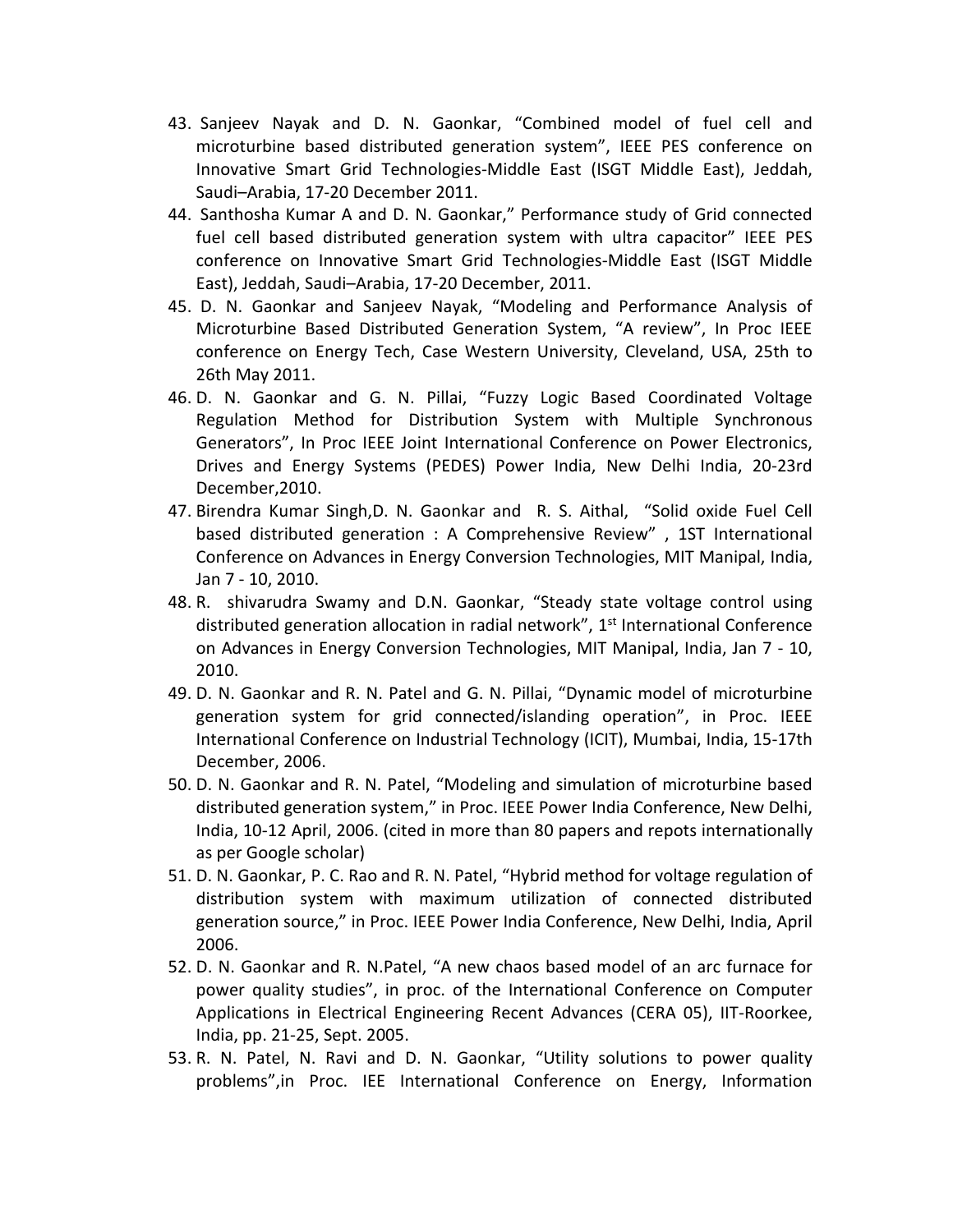Technology and Power Sector, PEITSICON-'05, Kolkata, India, pp. 541-546, Jan. 2005.

- 54. K. P. Vittal, D. N. Gaonakar and D. B. Fakruddin, "Development of Wavelet Transform Based Numeric Relay for Differential Protection of Power Transformer", in proc. IEEE TENCON 2003. Conference on Convergent Technologies for Asia-Pacific Region Vol. 4, pp.1580 – 1584, Oct. 2003.
- 55. D. N. Gaonkar, L. Shenoy and V. V. Thomas, "Use of wavelet transform and neural network for differentiating transient phenomenon in power transformer," in Proc. of International Conferences on Emerging Technologies (ICET-2003), KIIT, Bubaneshwar, Orissa, India 19-21 December 2003.

#### **National Conferences**

- 56. Birendra Kumar Singh, D.N.Gaonkar and R. S. Aithal,' "Isolated mode operation of solid oxide fuel cell based distributed generation system with fuzzy logic controller", In Proc 34th National System Conference (NSC-2010),NITK Surathkal, Karnataka, India, December 10th -12th ,2010.
- 57. R. Shivarudra Swamy and D.N. Gaonkar, " Coordinated voltage control in distributed system with distributed generators", In Proc 34th National System Conference (NSC-2010), NITK Surathkal, Karnataka, India, December 10th -12th ,2010.
- 58. Sanjeev K Nayak and D. N. Gaonkar, "Fuzzy logic controlled microturbine for distributed generation systems application' In Proc 34th National System Conference (NSC-2010), NITK Surathkal, Karnataka, India, December 10th -12th ,2010.
- 59. D. N. Gaonkar, R. N. Patel and G. N. Pillai, "New islanding detection and reclosure technique for converter interfaced distributed generation systems" in Proc. 14 National Power System Conference (NPSC-006), IIT Roorkee, India, 27- 29, December 2006.
- 60. D. N. Gaonkar and K. P. Vittal, "MATLAB based package for transient behavioral study of power transformer," in Proc. National Conference on Recent Trends in Power Management Jamia Milia Islamia, New Delhi, 16-17, August 2003.
- 61. Rajarathinamala. P and D. N. Gaonkar, "Control strategy of converters in distributed generation systems: review" 7th National Conference on Advances in Energy Conversion Technologies (AECT- 2015), MIT, Manipal, Karnataka, India, January 23 – 24, 2015.
- 62. Sikha V.S and D. N. Gaonkar "Droop control strategies in microgrid -a review", 7th National Conference on Advances in Energy Conversion Technologies (AECT-2015), MIT, Manipal, Karnataka, India, January 23 – 24, 2015.
- 63. Nandhakumar .M and D. N. Gaonkar "Development of system identification toolapplication", 7th National Conference on Advances in Energy Conversion Technologies (AECT- 2015), MIT, Manipal, Karnataka, India, January 23 – 24, 2015.
- 64. Raghavendra P, Gaonkar, D. N., Shivarudraswamy, R. (2016). "Estimation and control of voltage profile in smart distribution network." 8th National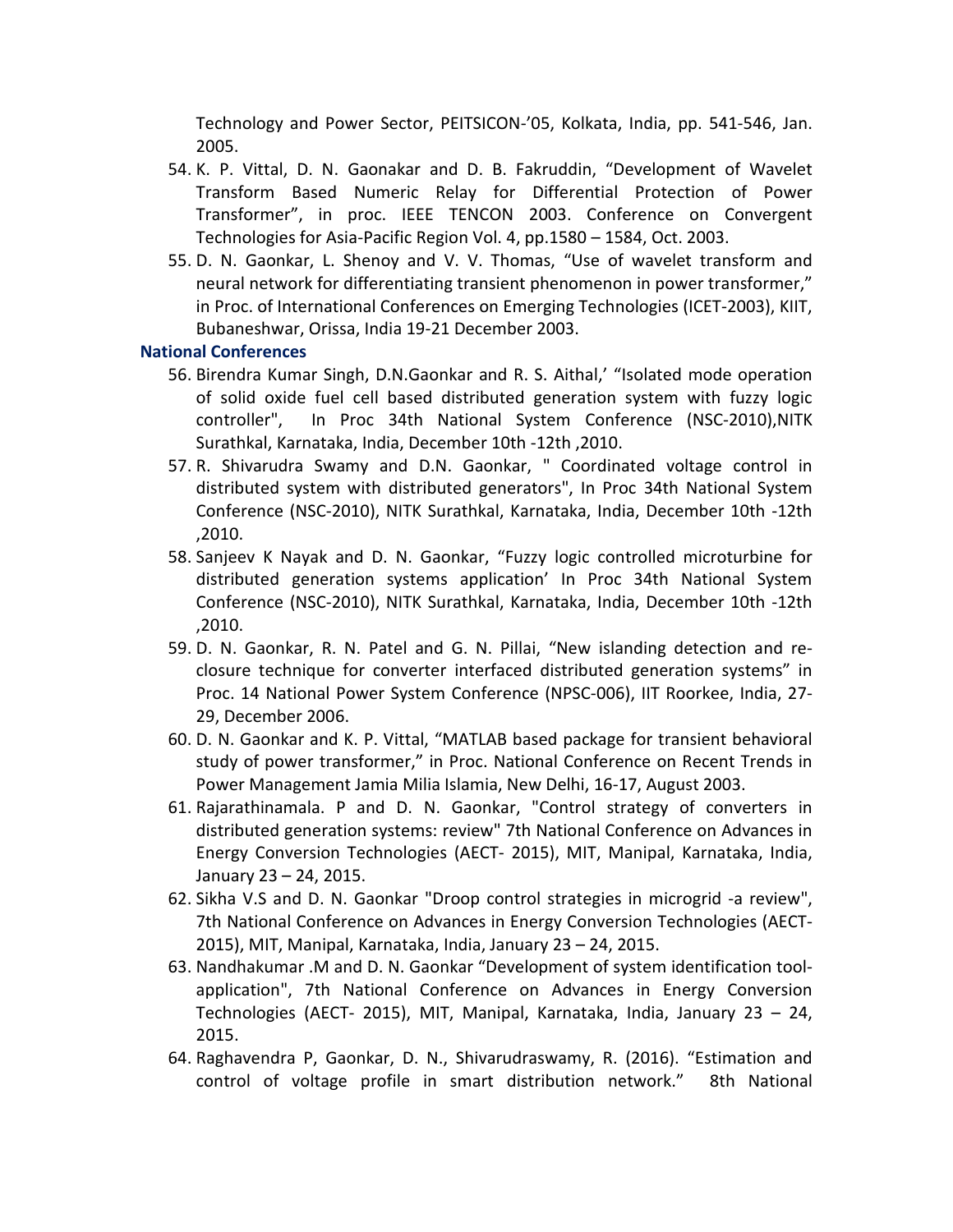Conference on Advances in Energy Conversion Technologies (AECT 2016), MIT Manipal, India.

# **INVITED/EXPERT LECTURES DELIVERED:**

| SI.<br><b>No</b> | <b>Title of Lecture</b>                                                                                                      | <b>Date, Place and Program</b>                                                                                                                                                                                                                                                                                                                                                                       |
|------------------|------------------------------------------------------------------------------------------------------------------------------|------------------------------------------------------------------------------------------------------------------------------------------------------------------------------------------------------------------------------------------------------------------------------------------------------------------------------------------------------------------------------------------------------|
| $\mathbf{1}$     | Application of AI And<br>ML In Operation and<br><b>Control of Smart Grid-</b><br>Keynote address and<br>expert lecture       | 5 days workshop on "Applications of AI and ML in Power and<br>Electronics Engineering Challenges" organized by IEEE Power &<br>Energy Society of RVCE in association with Department of EEE<br>and ECE, R V College of Engineering Bangalore, Karnataka from<br>21 <sup>st</sup> September to 25 <sup>th</sup> September 2021.                                                                       |
| $\overline{2}$   | Operational<br>Challenges<br>οf<br>renewable<br>energy<br>dominated<br>future<br>grid- Keynote address<br>and expert lecture | AICTE sponsored one-week Short-Term Training Program on<br>"Application of Machine Learning and Artificial Intelligence<br>Techniques for Control of Future Grid" during 02-07 August<br>2021.Organized by department of E&E, NMAM Institute of<br>technology, Nitte, 574110 Karkala Taluk, Udupi Dist. Karnataka<br><b>State</b>                                                                    |
| 3                | Operation<br>and<br>Control of Smart Grid<br>with<br>Renewable<br><b>Energy Systems</b>                                      | One-week online FDP on "Materials for Semiconductor Devices<br>and PV Modules", Sponsored by the Centre of Excellence in<br>Advanced Materials Research (TEQIP-1.2.1) organized by<br>Department of Electrical and Electronics Engineering, B.M.S.<br>College of Engineering, Bangalore, in association with M.J.P.<br>Rohilkhand University, Bareilly U.P. on from March 8th to<br>March 13th, 2021 |
| $\overline{4}$   | Smart grid operation<br>and control: Issues,<br>challenge Technology                                                         | Five-day online faculty development program on "Power<br>Electronic Applications in Electric Vehicles and Energy Storage"<br>from 25th to 29th Jan 2021 in the department of E&E NITK<br>Surathkal, Mangalore, karnataka.                                                                                                                                                                            |
| 5                | Smart grid operation<br>and control: Issues,<br>challenge Technology                                                         | Young Research Meet organized by IEEE PES Bangalore<br>section at, Central University of Karnataka (CUK) Kalaburagi,<br>Karnataka on Nov 19, 2020                                                                                                                                                                                                                                                    |
| 6                | Smart grid operation<br>and control: Issues,<br>challenge Technology                                                         | AICTE sponsored Phase-II online STTP on "IoT & Advanced<br>Power Electronics Applications in Smart Grid" in the duration<br>31st August and 2 September -5 September, 2020 (Total 5<br>Days). K.K. Wagh Institute of Engineering Education and<br>Research, Nashik, Amrutdham Nashik 422003, Maharastra                                                                                              |
| $\overline{7}$   | Smart grid operation<br>and control: Issues,<br>challenge Technology                                                         | One Week Online FDP on "Recent Trends and Emerging<br>Technologies in Distributed Generation Systems"24th to 28th<br>August 2020, In association with Institution of Electronics and<br>Telecommunication Engineers (IETE), Shivamogga center,<br>Department of Electrical & Electronics Engineering, J N N<br>College of Engineering, Shimoga.                                                      |
| 8                | Smart grid operation<br>control: Issues,<br>and                                                                              | AICTE Sponsored Six Days Online Short-Term Training<br>Programme On Mitigation Of Power Quality Issues In                                                                                                                                                                                                                                                                                            |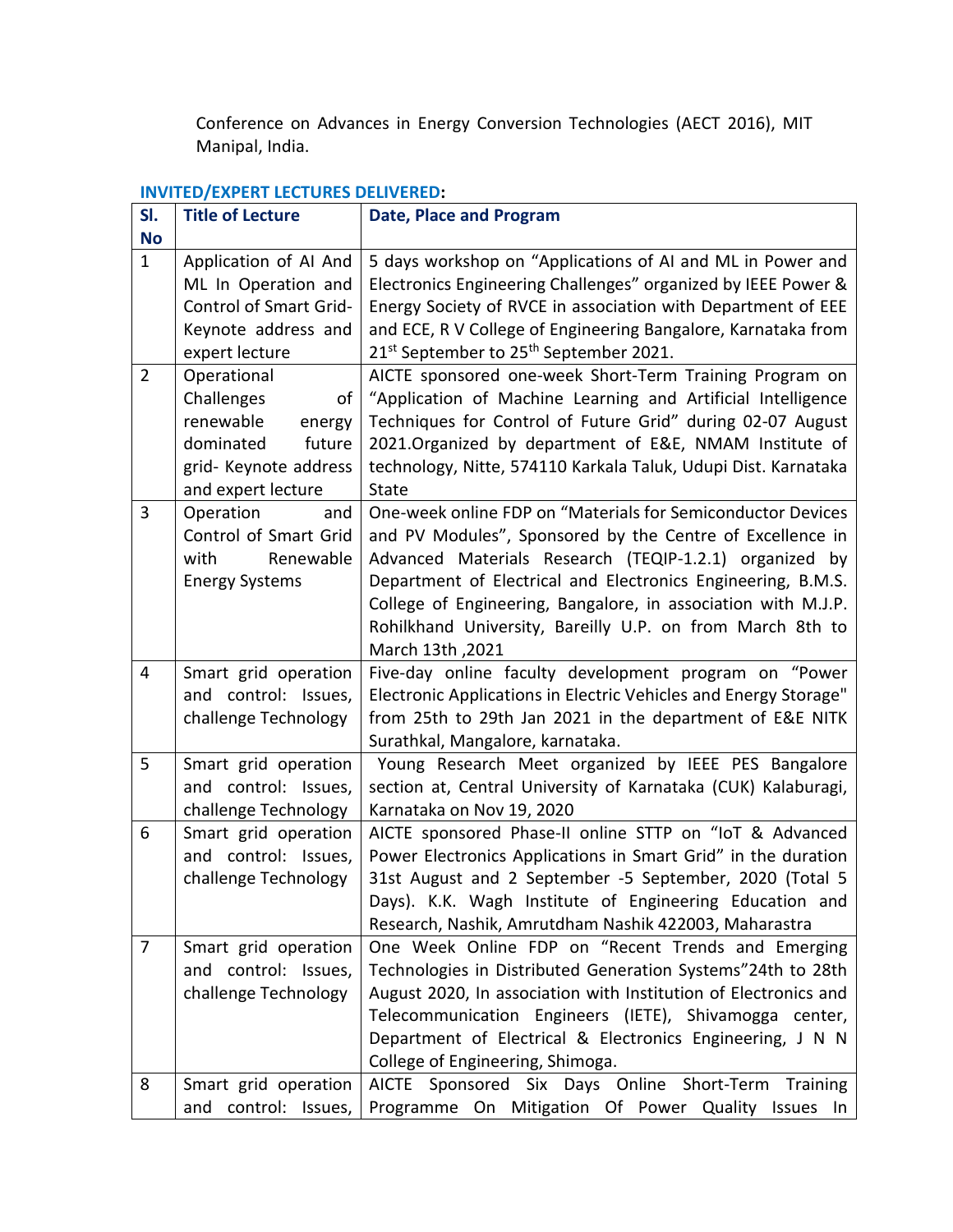|    | challenge Technology                                                                                                                                                                    | Distributed Generation Systems Using Custom Power Devices-<br>II 17th - 24th August 2020, Department Of Electrical And<br>Electronics Engineering, R. M.D Engineering College, R.S.M<br>Nagar, Kavaraipettai-601206, Gummidipoondi Taluk, Tiruvallur<br>Dt, Tamilnadu, India.                                               |
|----|-----------------------------------------------------------------------------------------------------------------------------------------------------------------------------------------|-----------------------------------------------------------------------------------------------------------------------------------------------------------------------------------------------------------------------------------------------------------------------------------------------------------------------------|
| 9  | Smart grid operation<br>and control: Issues,<br>challenge Technology                                                                                                                    | National Level One Week Online Faculty Development<br>Program On "Contemporary Scenario in Power Systems".<br>organized by the<br>Department of Electrical & Electronics Engineering, ATME<br>College of Engineering, Mysuru held during<br>25th July 2020 to 30th July 2020                                                |
| 10 | Grid<br>Integrated<br>operation<br>οf<br>distributed<br>generation Resource:<br>Issues and challenges                                                                                   | Faculty Development Program (FDP) in association with<br>Visvesvaraya Technological University under TEQIP 1.3, titled<br>Next Generation Energy Technologies scheduled on 12-13<br>October, 2019 organized by Department of Electrical and<br>Electronics Engineering, Jain College of Engineering, Belagavi,<br>Karnataka |
| 11 | Grid<br>Integrated<br>1.<br>operation<br>of<br>distributed<br>generation Resource:<br>Issues and challenges<br>Microgrids<br>2.<br>Operation and control<br>of:<br><b>Issues</b><br>and | AICTE Sponsored Short Term Training Program on "Control of<br>Power Electronic converters for Smart Power Systems" 15 <sup>th</sup> -20<br>July 2019 organized by Department of Electrical and<br>Electronics Engineering, NMAM Institute of Technology, Nitte-<br>574110.                                                  |
| 12 | Challenges<br>Smart Grid operation<br>and control: Demand<br>Response                                                                                                                   | National Workshop on "Resilient operation of electronically<br>coupled systems in electrical power grid", Sponsored by TEQIP<br>III from July 8 to 12, 2019.organized by Department of<br>Electrical and Electronics Engineering of The National Institute                                                                  |
| 13 | Operation and control<br>of microgrids: Issues<br>and Challenges                                                                                                                        | of Engineering, Mysuru, Karnataka<br>Key Note address in 5 <sup>th</sup> National Conference on Power System<br>Engineering 2019 (NCPSE2019) on 3rd-4th May 2019, SDM CET<br>Dharwad, Karnataka, India                                                                                                                      |
| 14 | Operation and control<br>of microgrids                                                                                                                                                  | One-week faculty development Program on Smart Grid and<br>Internet of Things sponsored by TEQIP III from June 18 to 22,<br>2018.organized by department of Electrical and Electronics<br>Engineering of The National Institute of Engineering, Mysuru,<br>Karnataka.                                                        |
| 15 | Operation and<br>Control<br>of<br>Smart<br>Roof Top<br>Grid with<br>Solar Power Plant                                                                                                   | 3-day work shop funded by TEQIP-2 on "Recent trends on<br>Solar energy application" during 27 and 28 March 2017,<br>Malnad College of Engineering (MCE), Hassan, Karnataka, Fund                                                                                                                                            |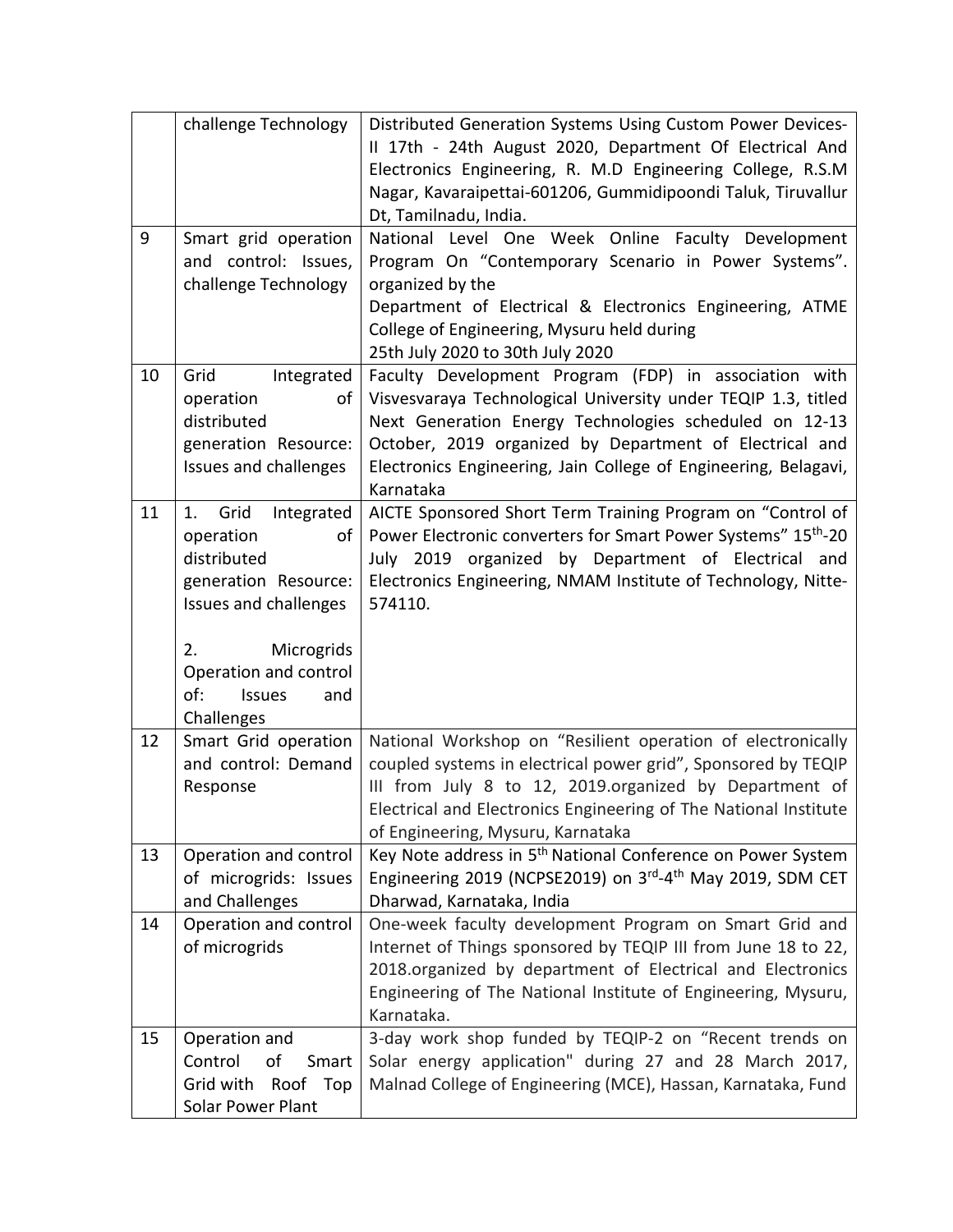| 16 | and<br>Operation<br>Control of Microgrid:<br><b>Issues And Challenges</b>                                 | 3-day work shop funded by TEQIP-2 on "Recent trends on<br>energy application" during 27 and<br>Solar<br>28<br>March<br>2017. Malnad College of Engineering (MCE), Hassan, Karnataka,<br>Fund                                                                                                                                                                     |
|----|-----------------------------------------------------------------------------------------------------------|------------------------------------------------------------------------------------------------------------------------------------------------------------------------------------------------------------------------------------------------------------------------------------------------------------------------------------------------------------------|
| 17 | Integrated<br>Grid<br>Operation<br>Of<br>Distributed<br>Generation<br>Resources: Issues And<br>Challenges | day Colloquium Funded by TEQIP<br>2on "research<br>One<br>opportunities in power system" on 25 <sup>th</sup> march 2017, College of<br>engineering Trikaripur Cheemeni-671313, Kasaragod District,<br>Kerala.                                                                                                                                                    |
| 18 | Technical<br>writing<br>skills<br>Research<br>projects<br>and<br>proposals                                | One day work shop organized by Ramaiah University of<br>Applied Sciences (RUAS) Bangalore, India on 20 <sup>th</sup> October<br>2016.                                                                                                                                                                                                                            |
| 19 | Wind<br><b>Based</b><br>Power<br>Generation<br>Systems:<br>Technology<br>and<br>Issues                    | Short-term course on "Offshore Renewable Energy (Wave,<br>Wind and Tidal Energy)" Organized by Department of Applied<br>mechanics NITK Surathkal under Global Initiative of Academic<br>Networks (GIAN) program of MHRD India on 7th - 11th<br>November, 2016.                                                                                                   |
| 20 | Operation and control<br>of Microgrid: Issues<br>and challenges                                           | Microgrids<br>One-week<br>Workshop<br>classification,<br>on<br>implementation and recent trends, Organized by BMS College<br>of Engineering, Bangalore, India from 7 <sup>th</sup> - 10th December<br>2015.                                                                                                                                                      |
| 21 | Intentional Islanding<br>Operation<br>of<br>Distributed<br><b>Generation Systems</b>                      | Technical talk organized by Department of Electrical &<br>Computer Engineering National University of Singapore and<br>Power Engineering Chapter - IEEE Singapore Section on Friday,<br>6 <sup>th</sup> March, 2015.                                                                                                                                             |
| 22 | <b>MICROGRIDS</b><br>Configuration,<br>operation and control                                              | 8th National Conference on 'Advances in Energy Conversion<br>Technologies (AECT 2016)' organized by Department of E&E,<br>MIT-, Manipal from 28- to 30th January, 2016.                                                                                                                                                                                          |
| 23 | Smart<br>Grid<br>technology for smart<br>city                                                             | Invited lecture organized by NMPT Mangalore, Karnataka on<br>the eve of Engineers Day Celebration on 15th September 2015.                                                                                                                                                                                                                                        |
| 24 | Integrated operation<br>of DG systems in a<br>smart grid: Issues and<br>challenges                        | Invited Lecture in the Short-Term Course On "Advances in<br>Power Electronics and Drives (APED-2015) "Organized by<br>Department of Electrical and Electronics Engineering, UBDT<br>College of Engineering Davangere, Karnataka, Funded by the<br>VTU and Vision Group on Science and Technology (VGST) Govt.<br>of Karnataka Bangalore from June 5th-8th, 2015. |
| 25 | Smart<br>Grid<br>and<br>distributed<br>generation                                                         | Invited lecture organized by K.V.G. College of Engineering<br>Sullia, Sullia, Karnataka on 11th April 2015.                                                                                                                                                                                                                                                      |
| 26 | <b>MICROGRIDS:</b><br>Configuration,                                                                      | Invited Lecture In The TEQIP (II) Funded Short Term Course On<br>"Distributed Generation and Power Quality (DGPQ2014)                                                                                                                                                                                                                                            |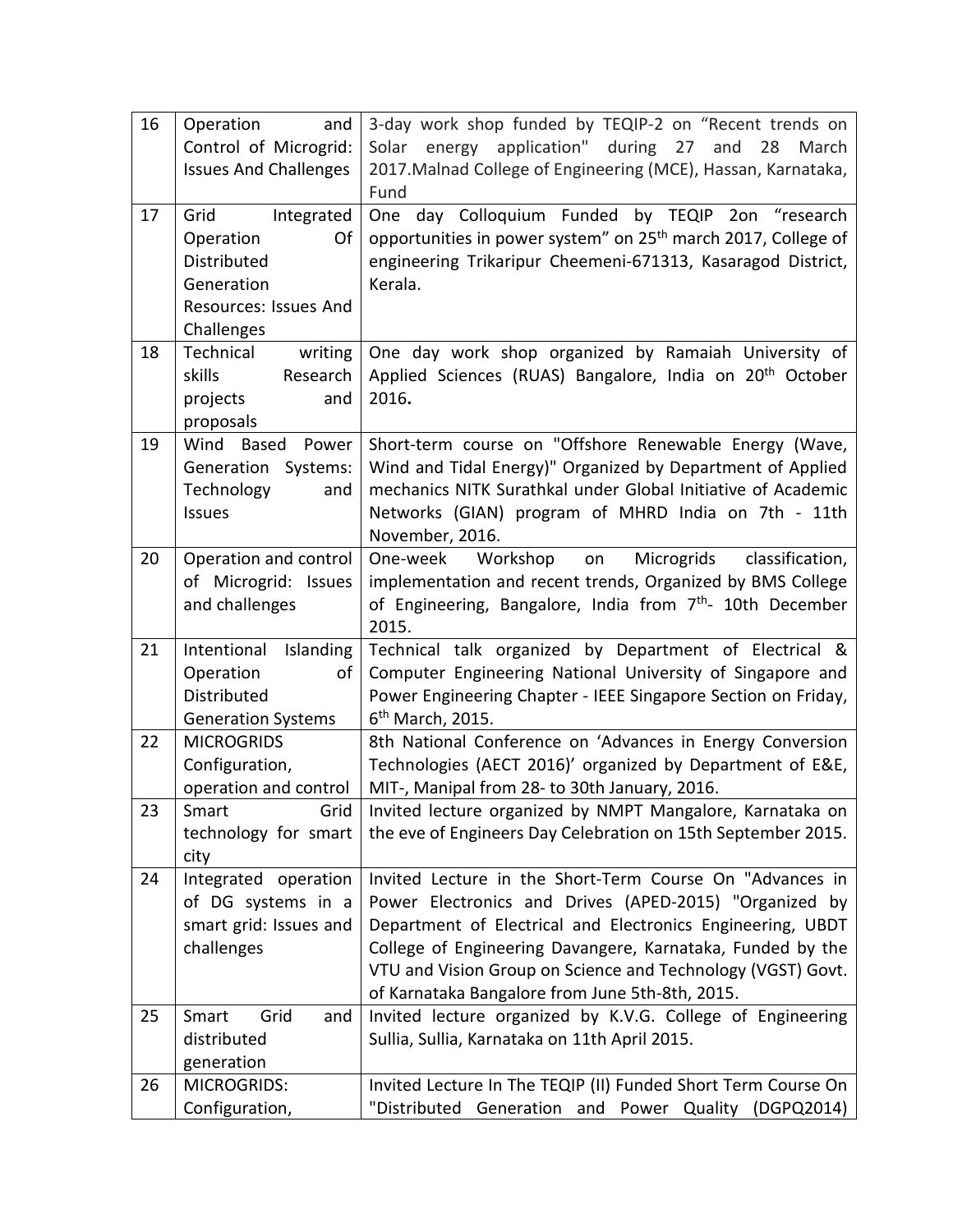|    | operation and control        | "Organized by Department of Electrical and Electronics                    |
|----|------------------------------|---------------------------------------------------------------------------|
|    |                              | Engineering, NIE Mysore, from June 9-13, 2014.                            |
| 27 | Grid<br>Integrated           | Invited Lecture in The TEQIP (II) Funded Short Term Course On             |
|    | operation of wind-           | Renewable Energy Resources<br>"Research<br>Through<br>on                  |
|    | based<br>power               | Matlab/Simulink Models, organized by NITTE Meenakshi                      |
|    | generation system            | Institute of Technology Bangalore in association with KREDL               |
|    |                              | and KPTCL Bangalore.                                                      |
| 28 | Modeling<br>and              | Invited Lecture in the NaMPET (Phase-II) Funded workshop on               |
|    | Performance study of         | "Power electronics in Distributed generation (PEDG -2014)"                |
|    | based<br>wind                | Organized by Department of Electrical and Electronics                     |
|    | distributed                  | Engineering NITK Surathkal on Feb 7-9, 2014.                              |
|    | generation system            |                                                                           |
| 29 | Grid Interconnection f       | Invited Lecture in The TEQIP Funded Short Term Course On                  |
|    | <b>Distributed</b>           | "Power Control and Energy Management Systems" organized                   |
|    | Generation Systems:          | By Department of Electrical Engineering National Institute of             |
|    | <b>Issues and Challenges</b> | Technology (NIT) Warangal, On 9-11th May, 2013.                           |
|    |                              |                                                                           |
| 30 | Grid<br>Interconnected       | Invited Lecture in The National Level Work Shop On "Modeling              |
|    | Islanding<br>and             | and Control of Power Electronic Systems" organized By                     |
|    | Operation<br>of              | Department of Electrical Engineering PES Institute<br>οf                  |
|    | Distributed<br>Energy        | Technology, Bangalore on 18-20th March, 2013.                             |
|    | Resources                    |                                                                           |
| 31 | Integration of<br>Grid       | Invited lecture in national level workshop Advances in power              |
|    | Distributed                  | system and renewable energy technology organized by                       |
|    | <b>Generation Resource:</b>  | Department of E and E, Gogate Institute of Technology,                    |
|    | Issues, Modeling and         | Belgum Karnataka on on 22 and 23 Feb 2013.                                |
|    | Analysis                     |                                                                           |
| 32 | integration<br>Grid<br>of    | Invited lecture in a short-term course under the aegis of                 |
|    | renewable<br>energy          | NaMPET Phase II, organized by Department of Electrical                    |
|    | and<br>resource              | Engineering, College of Engineering Trivandrum (CET), Kerala              |
|    |                              | seamless transfer of from December 17-19th, 2012                          |
|    | their<br>operational         |                                                                           |
|    | modes                        |                                                                           |
| 33 | Sustainable                  | Invited lecture on the occasion of Earth Day organized by                 |
|    | Technologies<br>for          | Institute of Engineers, Mangalore Local Chapter on 24 <sup>th</sup> April |
|    | future<br>power              | 2012.                                                                     |
|    | generations                  |                                                                           |
| 34 | (i)Grid                      | DTE Sponsored short term training program on "Applications                |
|    | interconnection<br>of        | of power electronics in power systems" organized by Rajiv                 |
|    | distributed                  | Gandhi Institute of Technology, Govt college of Engineering               |
|    | generation sources           | Kottayam, Kerala on 04 <sup>th</sup> Jan 2010.                            |
|    | (ii)<br>Modeling<br>and      |                                                                           |
|    | performance analysis         |                                                                           |
|    | of<br>Microturbine           |                                                                           |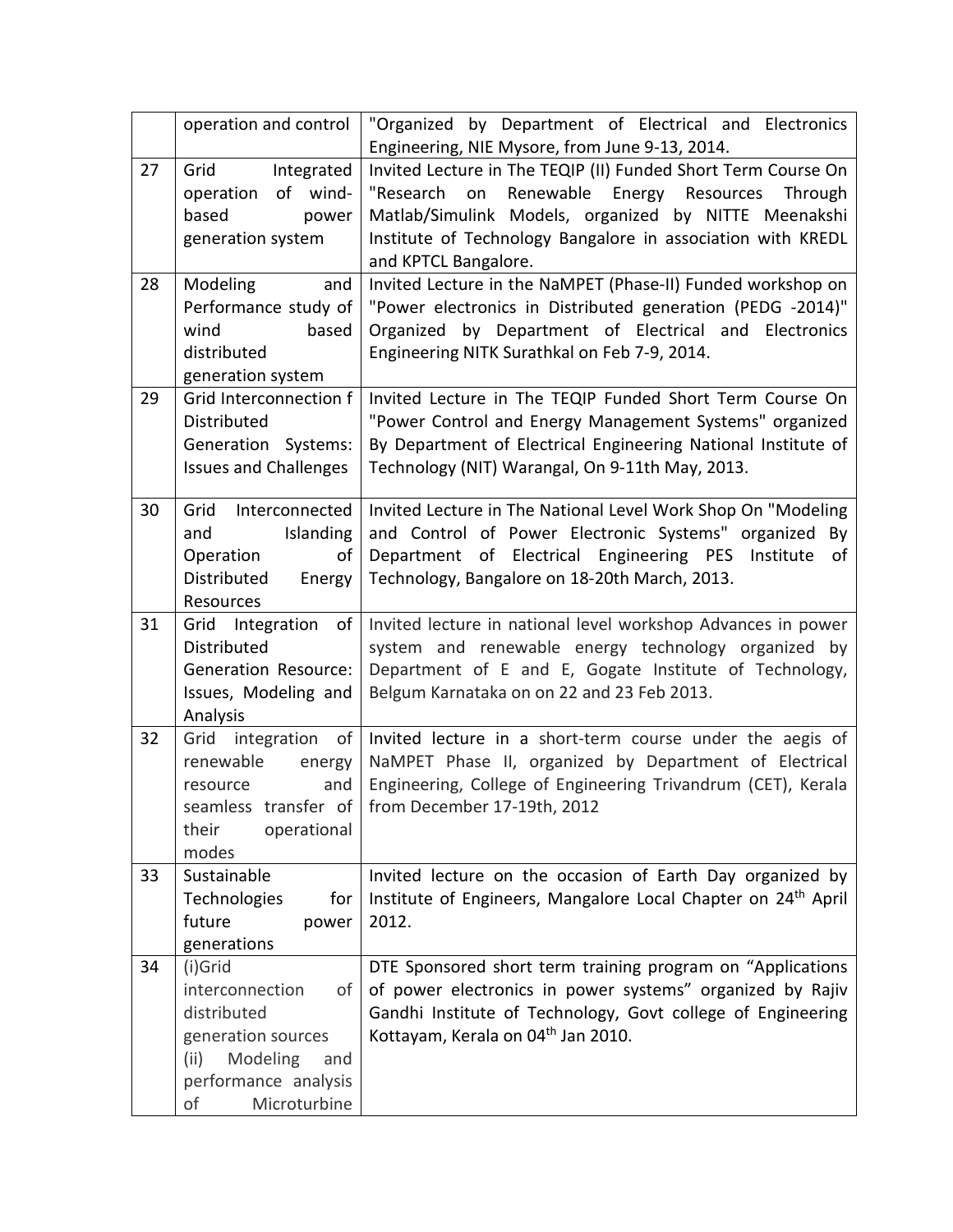|    | distributed<br>based   |                                                                                        |
|----|------------------------|----------------------------------------------------------------------------------------|
|    | generation system.     |                                                                                        |
| 35 | Fuzzy Logic Controller | Fuzzy Logic, Genetic Algorithm with Wavelet Transformation In                          |
|    | and Hybrid Methods     | Civil Engineering' During 27 <sup>th</sup> June - 1 <sup>st</sup> July, 2011.          |
| 36 | Design of Fuzzy Logic  | MHRD Sponsored short term training program on "Artificial                              |
|    | Controller<br>using    | Intelligence Application" organized by Department of Applied                           |
|    | <b>MATLAB</b>          | Mechanics, National Institute of Technology Karnataka                                  |
|    |                        | Surtahkal.                                                                             |
| 37 | (i)<br>Introduction to | MHRD<br>Sponsored short term<br>training<br>program<br>on                              |
|    | systems<br>Simpower    | "Computational Analysis Using<br>Matlab" organized<br>by                               |
|    | tool box of the        | Department of Electrical Engineering National Institute of                             |
|    | <b>MATLAB</b>          | Technology Karnataka Surtahkal from 27 <sup>th</sup> July to 3 <sup>rd</sup> August,   |
|    | (ii) Development of    | 2009.                                                                                  |
|    | Matlab model for       |                                                                                        |
|    | power system           |                                                                                        |
|    | components             |                                                                                        |
|    |                        |                                                                                        |
| 38 | Grid interconnection   | AICTE/MHRD Sponsored Summer School Dept. of Electrical                                 |
|    | οf<br>distributed      | and electronics Engg. NITK Surathkal, 11 <sup>th</sup> August-22 <sup>th</sup> August, |
|    | generation systems     | 2008.                                                                                  |
| 39 | Microturbine<br>based  | AICTE/MHRD Sponsored Winter School Dept. of Electrical and                             |
|    | Distributed            | electronics, Engg. NITK Surathkal, 3rd May-7 <sup>th</sup> May, 2009.                  |
|    | generation system      |                                                                                        |

# **WORKSHOP /CONFERENCE/SHORT TERM COURSE/TRAINING PROGRAM ORGANIZED:**

| <b>Event details</b>                                                                                                                                                            | <b>Period</b>                                             | <b>Funding</b><br><b>Agency</b> |
|---------------------------------------------------------------------------------------------------------------------------------------------------------------------------------|-----------------------------------------------------------|---------------------------------|
| Work shop on "Renewable Energy Sources and Control" As from $20^{th}$ to $21^{st}$ CSIR<br>a Coordinator                                                                        | December 2012                                             |                                 |
| 34 <sup>th</sup> National Systems Conference (NSC-2010)<br>AS Organizing Secretary                                                                                              | From $10^{th}$ -12 <sup>th</sup> , CSIR,<br>December 2010 | DST,<br><b>ALSTOM</b>           |
| Theme Workshop on "Emerging Trends in Distribution From 24 <sup>th</sup> to 26 <sup>th</sup><br>System Operation, Management and Control". As co- October, 2008.<br>coordinator |                                                           | TEQIP(I)                        |
| winter school on "Application of Power Electronics to Non- From 3rd to 7th MHRD/AICTE<br>Conventional Power Generation systems"<br>As coordinator                               | March 2009.                                               |                                 |
| Recent Trends in the Power System Operation and Control<br>Co-coordinator by Dr. D. N. Gaonkar, Dr. Debashisha Jena 15th June, 2018,<br>and Dr. Tukaram Moger.                  | $11th -$                                                  | <b>TEQIP-III</b>                |